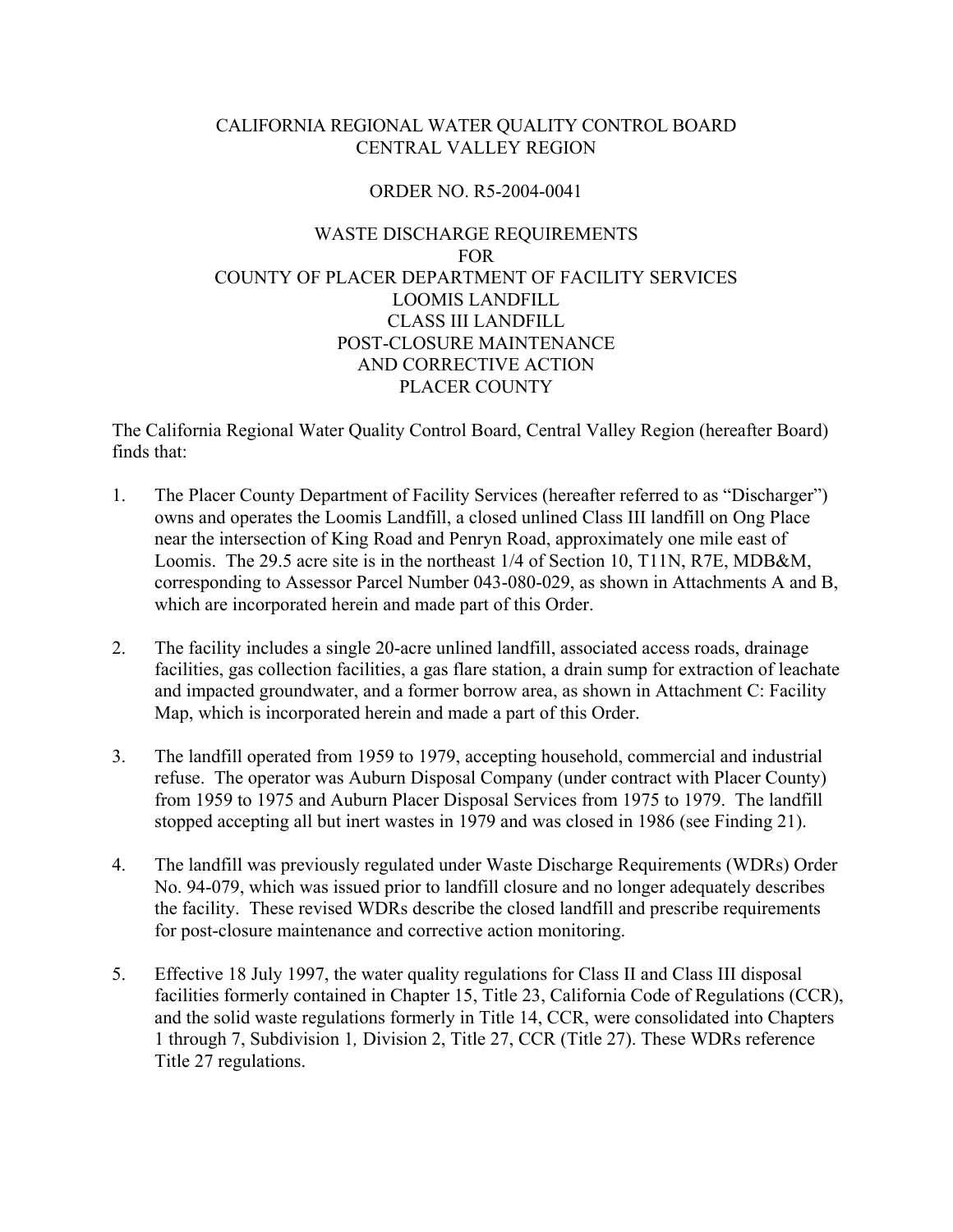6. On 9 October 1991, the United States Environmental Protection Agency (USEPA) promulgated regulations (Title 40, Code of Federal Regulations, Parts 257 and 258, "federal municipal solid waste (MSW) regulations" or "Subtitle D") that apply, in California, to Dischargers who own or operate Class II or Class III landfill units at which MSW is discharged. The Loomis landfill is not subject to federal Subtitle D regulations because it ceased accepting wastes before 9 October 1991.

# **WASTES AND UNIT CLASSIFICATION**

- 7. The landfill is an existing, inactive reclassified Class III waste management unit under Section 20080(g) of Title 27 because it ceased accepting wastes prior to 27 November 1984.
- 8. The landfill accepted wastes defined as "inert" and "nonhazardous" under Sections 20230 and 20220 of Title 27, respectively. The waste stream consisted of primarily household refuse (60 to 70 percent) and smaller amounts of commercial and industrial refuse (15 to 20 percent each). The landfill also accepted inert construction debris after it ceased accepting refuse wastes in 1979.
- 9. Approximately 333,000 in place cubic yards (200,000 tons) of waste were disposed of at the landfill. Disposal was by the area fill method. It is unknown whether additional waste may have been discharged to the landfill in trenches, although existing gas well boring logs do not show waste deeper than the original prepared surface grade. The base elevation of wastes ranges from about 365 to 380 feet MSL in the southwest and northwest corners of the landfill, while the lowest known elevation of waste in the interior of the landfill is about 369 feet MSL, based on logging information from gas wells. The highest elevation of wastes is about 390 feet MSL in the northeastern part of the landfill. The maximum known depth of waste is about 16 feet.

## **SITE DESCRIPTION**

- 10. The landfill is in the Sierra foothills in an area known as the Loomis Basin. The topography in the area surrounding the site is low rolling foothill terrain with elevations ranging from about 370 to 470 feet MSL.
- 11. Land within 1000 feet of the landfill consists of a regional park adjacent to the property on the north, large agricultural parcels to the south, and five-acre residential lots on the east and west.
- 12. The facility is not within a 100-year floodplain, however surrounding areas to the north and west within 50 feet of the landfill are located within a 100-year floodplain.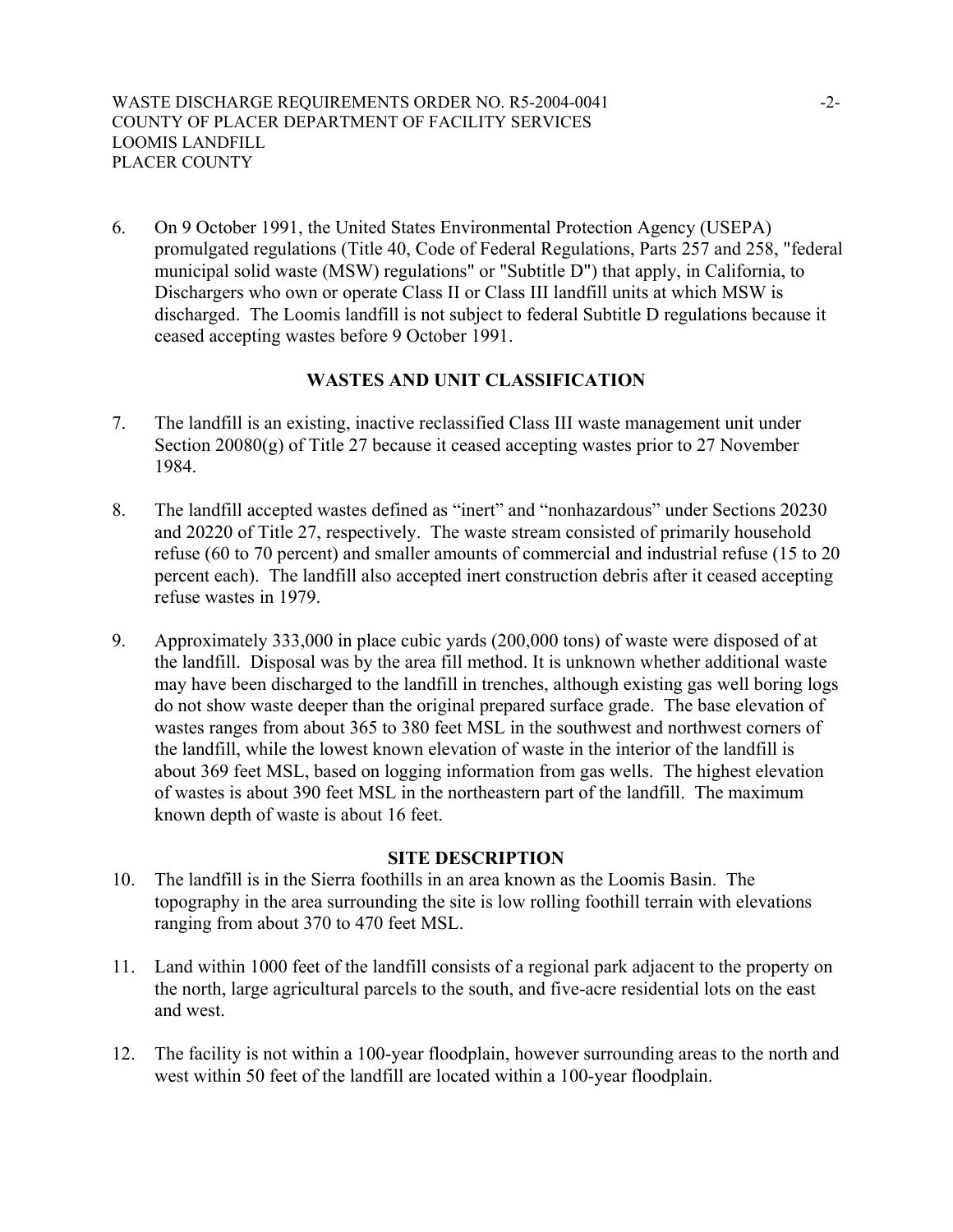- 13. The site receives an average of 26 inches per year of precipitation as determined from Rainfall Depth Duration Frequency data provided by the State Department of Water Resources for the Loomis Station. The 100-year, 24-hour precipitation event for this station is 4.6 inches.
- 14. The site is underlain by weathered granitic rocks consisting of quartz diorite (Penryn Diorite), recent alluvium and unconsolidated terrace deposits. Soils primarily consist of sandy loam, silty sand and sandy gravel. Soil thickness is between 15 and 60 inches.
- 15. The nearest known fault is about 6 miles east of the landfill in the Bear Mountain/Melones fault zone. No determination of maximum probable earthquake has been made.
- 16. The site is in the Lower American Hydrologic Sub-Area, Coon-American Hydrologic Area of the Valley-American Hydrologic Unit in the Sacramento Hydrologic Basin Planning Area (as depicted on the interagency hydrologic maps prepared by the Department of Water Resources in August 1986).
- 17. Surface drainage flows to natural swales that drain to Secret Ravine approximately two hundred feet northwest of the site (see Attachment B: Area Map). Secret Ravine flows southwest into Antelope Creek, tributary to Dry Creek, thence the Natomas East Main Drain, and the Sacramento River.
- 18. The beneficial uses of Dry Creek are agricultural and industrial supply, ground water recharge, aesthetic enjoyment, fresh water replenishment, and preservation and enhancement of fish, wildlife, and other aquatic resources.

## **WASTE MANAGEMENT UNIT DESIGN**

- 19. The landfill is unlined and does not have a leachate collection and recovery system (LCRS). A french drain plumbed to a collection sump was installed along a portion of the southwestern perimeter of the landfill sometime after the landfill became inactive in 1979 (but prior to landfill closure in 1986). The exact length and location of the french drain was not documented but it is estimated that it is about six feet deep and extends approximately 50 feet west of the sump to a point near MW-2A and approximately 250 feet east of the sump to a point near MW-2.
- 20. The drain sump includes a dedicated, automatic pump which pumps collected liquid via a pipeline over the landfill cover to storage tanks on the northwest side of the site. There are six storage tanks each with a capacity of about 1,800 gallons. The tanks are serviced by pump trucks, which dispose of the wastewater offsite in a sanitary sewer manhole (see Finding 35 and Attachment C).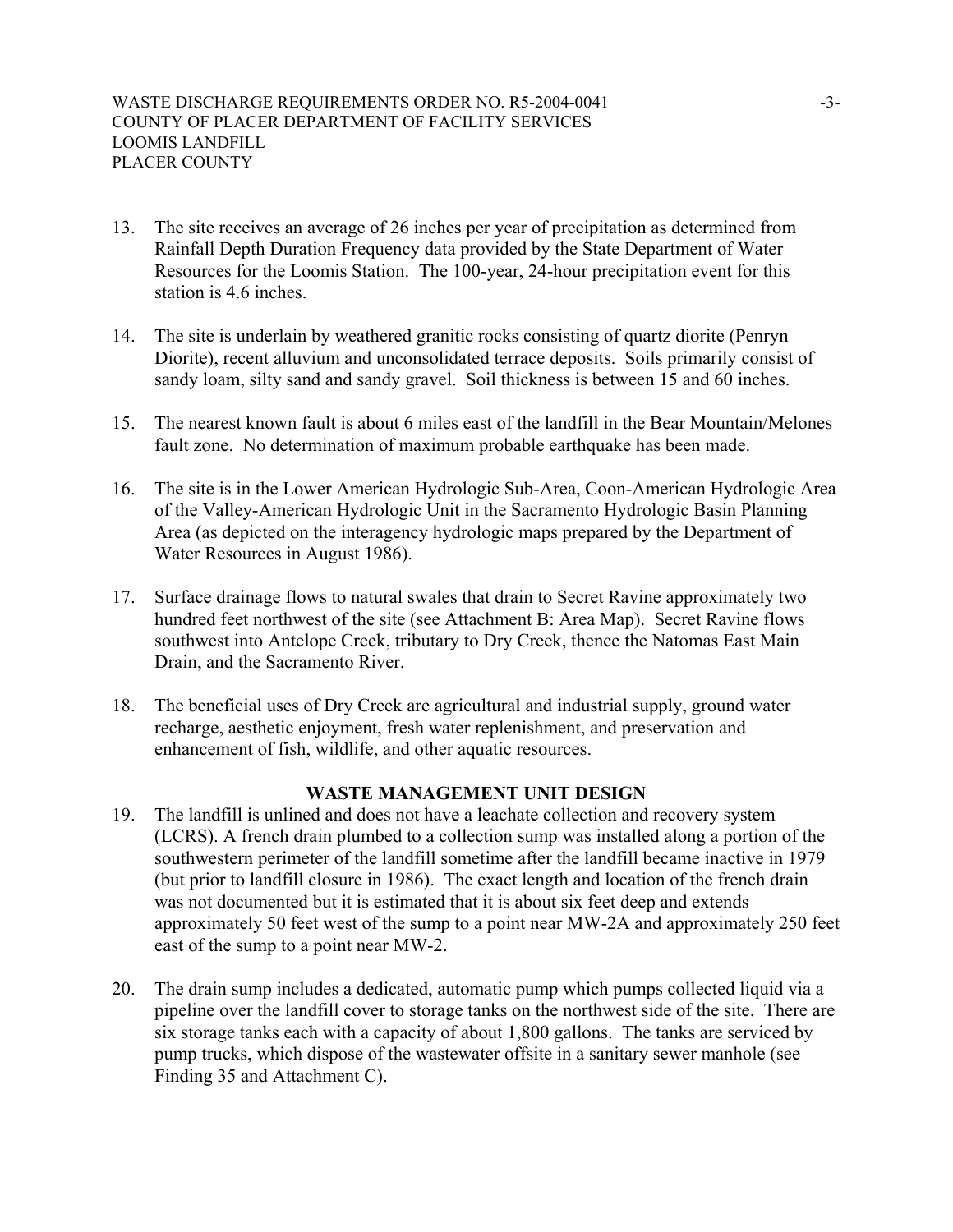## **LANDFILL CLOSURE**

#### **1986 Closure**

21. From 1984 to 1986 the landfill was covered in phases with a one-foot layer of compacted clay soil imported from the Western Regional Landfill. The clay was placed over an existing two-foot foundation layer consisting of decomposed granite (dg) soil constructed by the former operator (Auburn Placer Disposal Services) upon cessation of operations in 1979. No vegetative cover layer was constructed in the 1986 closure. Field permeability tests of the cover subsequently conducted in 1991 using an air entry permeameter indicated that it had an average permeability of about  $8.4 \times 10^{-6}$  cm/sec.

#### **1998 Cover Repairs/Improvements**

- 22. Previous WDR Order No. 94-079 required that the Discharger develop and implement an Engineering Feasibility Study/Corrective Action Program and a Final Closure/Postclosure Maintenance Plan to address groundwater impacts (see Findings 33 and 34) and the need to reduce infiltration into the landfill. The Discharger subsequently submitted an October 1994 *Corrective Action and Final Closure/PostClosure Maintenance Plan* (CAP/FCP) which proposed repairs and improvements to the landfill cover, as follows:
	- a. Scarification and re-compaction of the existing soil cover (upper six inches only)
	- b. Repair of damaged areas, including erosion gullies, cracks, and deep-rooted vegetation.
	- c. Re-grading for drainage
	- d. Placement of a one-foot vegetative cover layer and hydroseeding
	- e. Installation of precipitation and drainage facilities
	- f. Installation of landfill gas (LFG) extraction and collection facilities

The plan also proposed post-closure maintenance and corrective action monitoring of the landfill and improvement of access roads and other facilities at the site.

23. The additional closure work under the 1994 CAP/FCP was initiated in 1996 and completed in 1998, as approved by Board staff. Approximately 16,000 cubic yards of imported Lincoln clay soil was used to repair the damaged areas of the cover. Both the repaired areas and upper six inches of existing cover were compacted to a maximum permeability of  $1 \times 10^{-6}$  cm/sec.

#### Final Cover Slopes

24. The crest area is in the northeastern corner of the landfill at an elevation of about 414 feet MSL. From the crest the landfill cover deck slopes at a 3 percent grade to the southwest, south, west, and northwest. The steepest side slopes, along the southern and eastern perimeter of the landfill, range from 4H:1V to 5H:1V. The perimeter elevation of the cover ranges from 380 feet MSL along the northwestern side of the landfill to 395 feet MSL along the northeastern side of the landfill.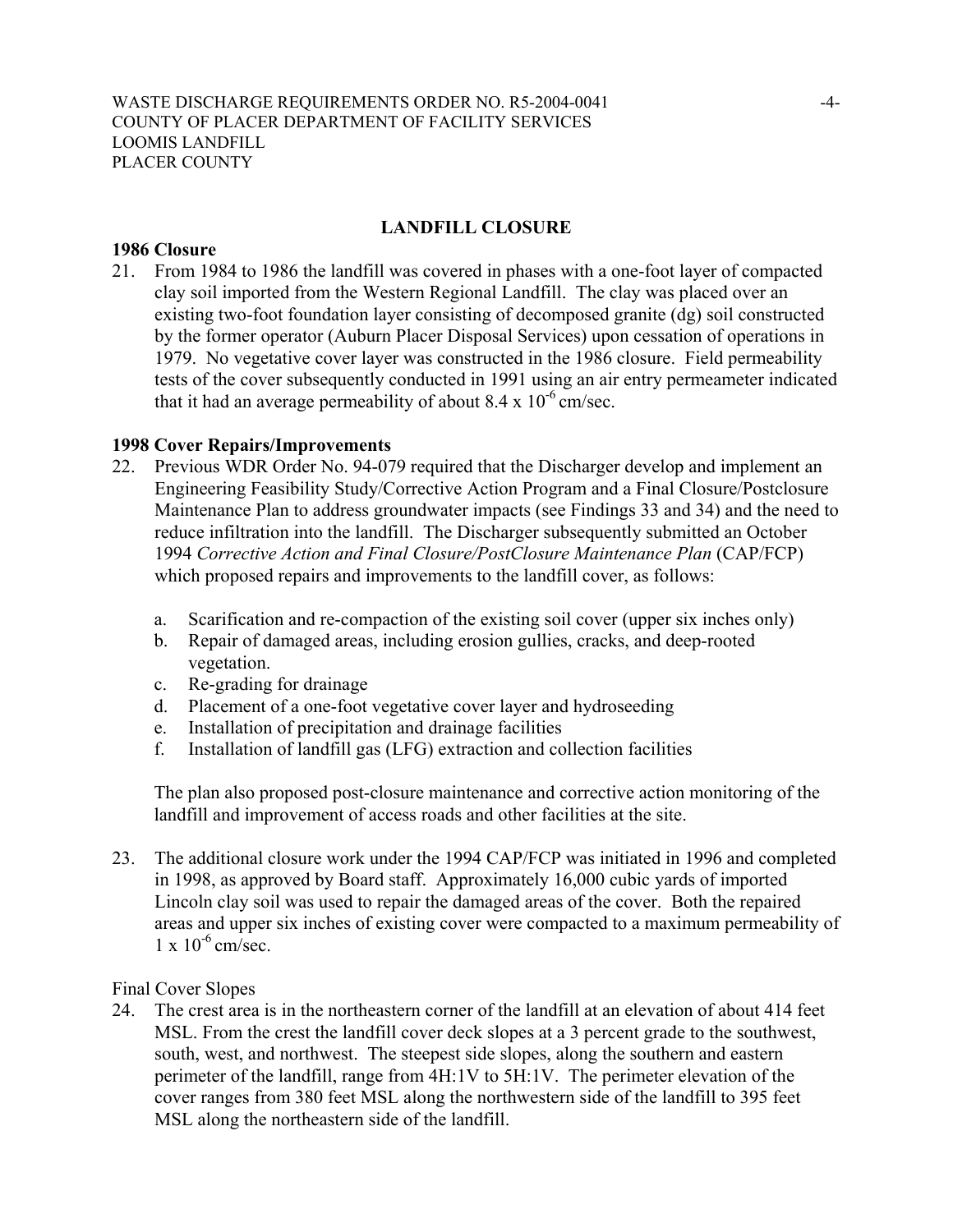WASTE DISCHARGE REQUIREMENTS ORDER NO. R5-2004-0041 -5-COUNTY OF PLACER DEPARTMENT OF FACILITY SERVICES LOOMIS LANDFILL PLACER COUNTY

25. A Section 21750(f)(5) technical report demonstrating the stability of the cover slopes is not required and was not prepared for this facility because none of the cover slopes are steeper than 3H:1V (or contain a geosynthetic component) and the Discharger closed the units prior to July 18, 1997. See Sections 21090(a) and 20310(g).

#### Drainage

26. Sheet flow runoff from the landfill is captured in unlined drains in the landfill cover along the interior access road of the landfill and along the landfill perimeter. The interior drains connect to drop inlets spaced along the access road which direct flows via culverts under the road to over-side drains. The over-side drains drain to the perimeter ditches. The perimeter ditches also directly drain sheet flows from areas of the landfill cover exterior to the access road. The perimeter ditch on the southern side of the site drains offsite via a natural swale to an unnamed creek southwest of the landfill. The perimeter ditch on the northern side of the landfill discharges via a natural swale to Secret Ravine about 400 feet north of the site.

#### **Landfill Gas Extraction System**

27. The 1994 CAP/FCP also proposed landfill gas extraction as a corrective action measure to help prevent the migration of VOCs into groundwater. LFG extraction and collection facilities installed at the facility included 22 LFG extraction wells, piping, condensate traps, and a flare station (see Attachment C). The facility operates an average of four hours per day during the wet season but has on occasion operated up to 24 hours a day depending on methane concentrations in the gas detected in the gas at the flare station. At least 20 percent methane in the LFG is generally required to operate the flare station without risking pulling excessive amounts of oxygen into the gas extraction wells.

## **GROUNDWATER**

- 28. The uppermost aquifer occurs in the weathered bedrock beneath the site. Groundwater elevations vary seasonally about five feet. The average depth to groundwater is about 9 feet bgs in the wet season and 14 feet bgs in the dry season.
- 29. Groundwater elevations during the wet season range from about 365 feet MSL down gradient to about 385 feet MSL upgradient. Seasonal high groundwater enters into the french drain and drain sump and comes into contact with landfill wastes in the southwestern portion of the landfill (see Finding 35).
- 30. The direction of ground water flow is influenced by the topography, fractures and variations in the degree of weathering of the underlying bedrock. Groundwater flow is generally westerly but is diverted to the northwest and southwest around low permeability bedrock in the area of MW-9. The primary gradient, prevalent over most of the northern part of the site, ranges from about 0.021 to 0.026 ft/ft to the northwest. The secondary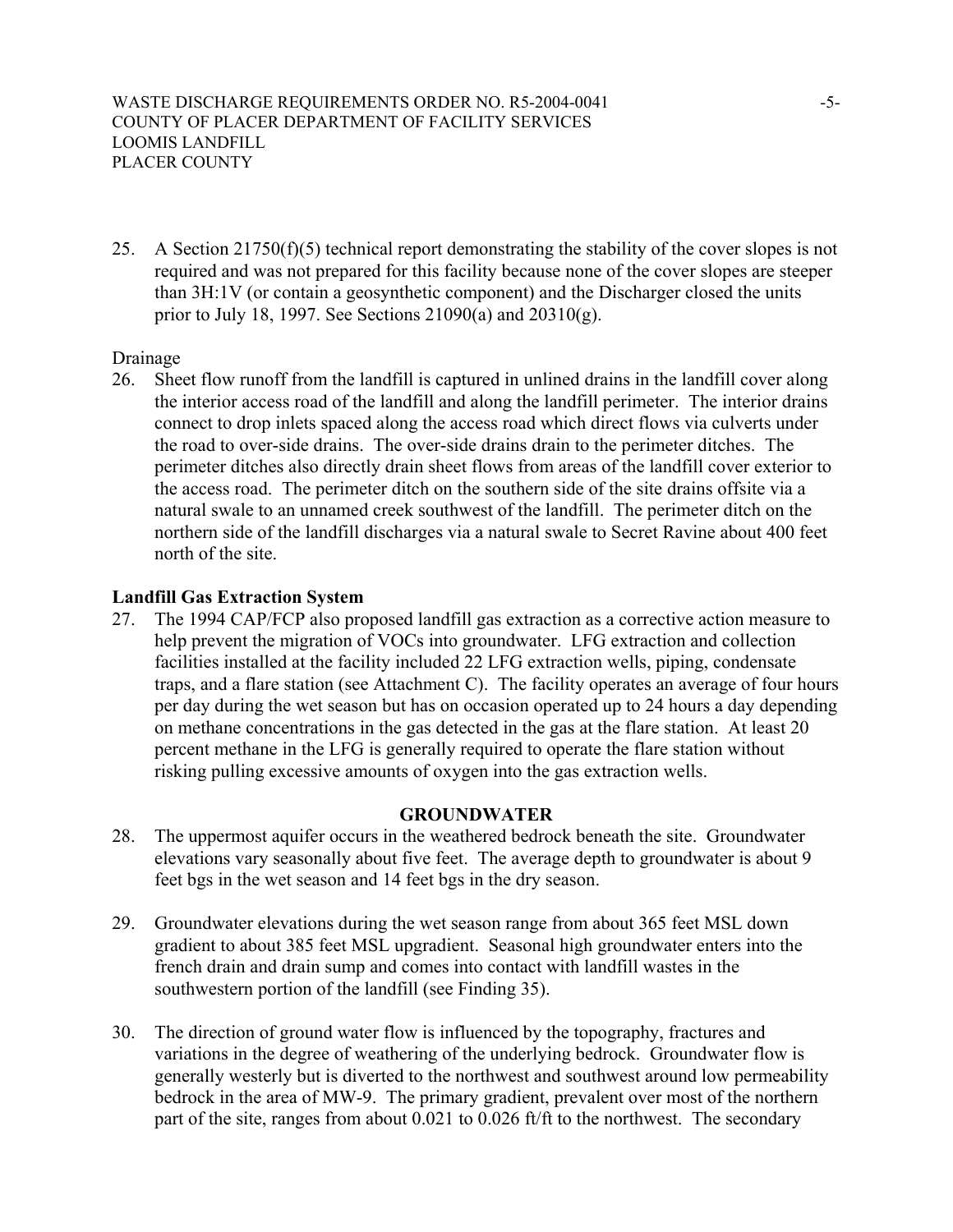gradient, prevalent over the southern half and the northeast corner of the site, ranges from about 0.013 to 0.018 ft/ft to the southwest. The results of draw-down testing of well MW-7A along the northwestern perimeter of the site indicate that the shallow aquifer has a hydraulic conductivity of approximately  $1.3 \times 10^{-3}$  cm/sec.

31. The beneficial uses of the ground water are domestic, municipal, agricultural, and industrial supply.

Groundwater Monitoring

- 32. There are currently 14 onsite monitoring wells (MWs-1, 2, 3, 5, and 6; MWs-1A 9A) and two offsite monitoring wells (OWs-1 and 2). The Discharger is also monitoring four offsite private wells (B, HH, HD-1, and HD-2) within 1,500 feet west (down gradient) of the landfill on a voluntary basis.
- 33. A 1989 SWAT investigation conducted after landfill closure revealed the presence of VOCs down gradient of the landfill, including aromatic and non-aromatic, chlorinated VOCs. Since 1989, VOCs have declined to trace levels in some down gradient wells (i.e. MW-3A) but not in others (i.e. MW-2A and MW-4A). VOCs detected at the site during the Fourth Quarter 2003 included 1,4-Dichlorobenzene (1.4 µg/L) and Chlorobenzene (1.9  $\mu$ g/L) in MW-2A along the southwestern site perimeter, and 1,1-Dichloroethane (1.5  $\mu$ g/L) in MW-4A along the northwestern site perimeter. Drinking water standards (California Primary MCL) for these VOCs are 5.0  $\mu$ g/L, 70  $\mu$ g/L, and 5.0  $\mu$ g/L, respectively. Infrequent, sporadic concentrations of Vinyl Chloride (up to  $3 \mu g/L$ ) and trace concentrations of aromatic and non-aromatic VOCs have also been historically detected in wells at the site. Similar VOC concentrations have been sporadically detected in the drain sump liquid.
- 34. Elevated concentrations of general minerals have also been detected in drain sump liquid and groundwater as follows:

| Constituent | Typical Concentration, mg/L |                            |                 |
|-------------|-----------------------------|----------------------------|-----------------|
|             | Upgradient <sup>1</sup>     | Down Gradient <sup>2</sup> | Drain Sump      |
| Bicarbonate | 150                         | 1,200                      | 1,200           |
| Chloride    | 85                          | 350                        | 250             |
| Sulfate     | 85                          | 350                        | 10 <sup>3</sup> |
| <b>TDS</b>  | 400                         | 2,000                      | 1,700           |

1. Based on historical monitoring data from well MW-1A.

2. Based on historical monitoring data from well MW-2A.

3. Sulfate concentration in sump liquid not elevated.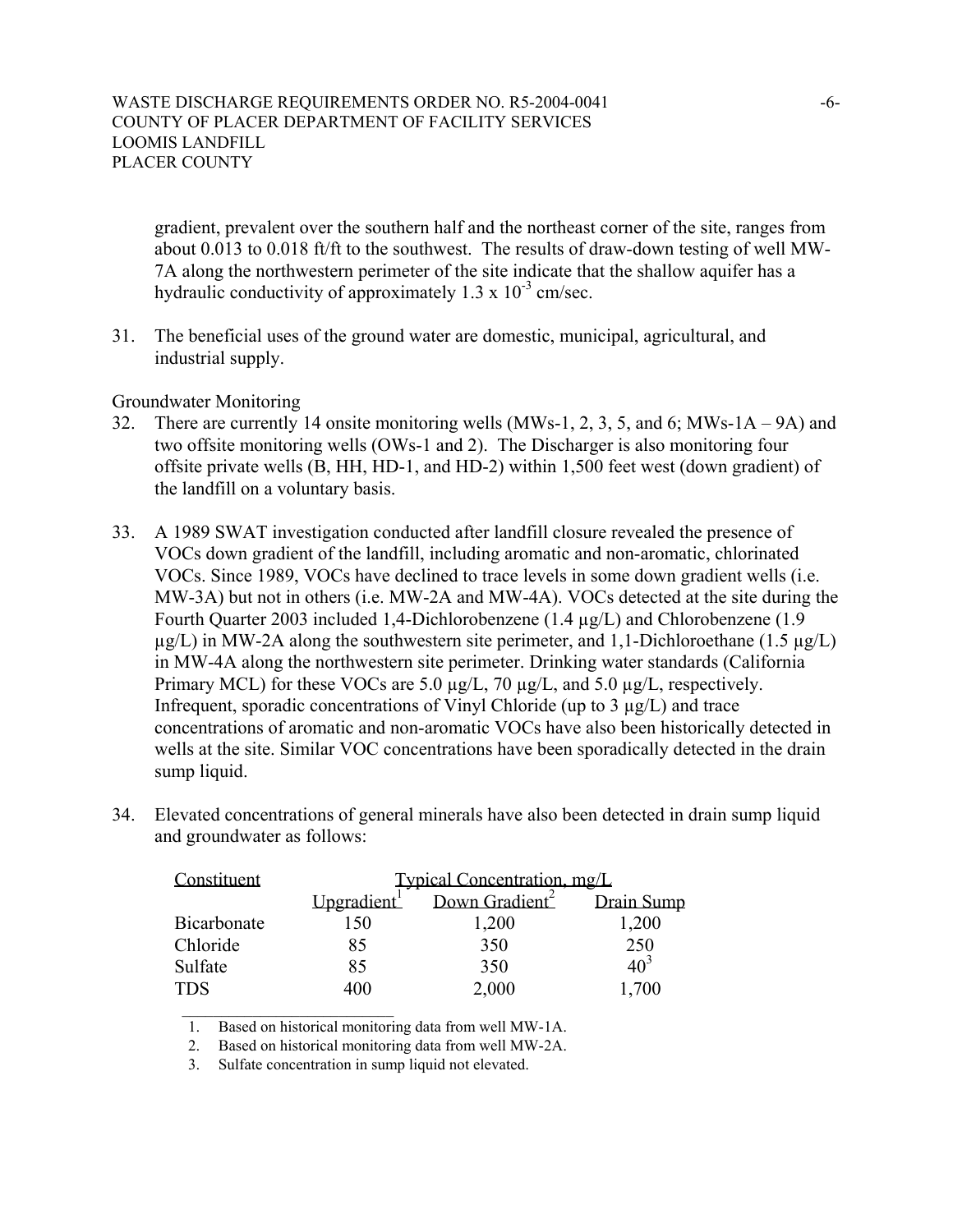Lower but still elevated concentrations of general minerals have been detected in side gradient wells at the site.

- 35. Groundwater elevation data indicates that seasonal high groundwater comes into contact with landfills wastes in the southwestern part of the landfill and enters the unlined drain sump. Water chemistry analysis also indicates similarities in sump liquid and groundwater chemistry, especially during the wet season. The CAP/FCP therefore proposed that the sump continue to be pumped to remove both leachate and any infiltrated, impacted groundwater. Since 1998 when the cover improvements were implemented, the average volume of liquid removed from the unlined drain sump has declined from about 240,000 gallons per year to about 80,000 gallons per year. Cover infiltration calculations indicate an approximate leachate generation rate of 58,000 gallons per year for the 20-acre landfill. The amount of this leachate that is collected in the french drain is unknown.
- 36. No VOCs have been historically detected in any of the private wells except for low to trace concentrations of Chloroform (a Trihalomethane) in well B (see Attachment B). This VOC has not been confirmed in any onsite wells.
- 37. The 2003 Fourth Quarter and Annual Monitoring Report describes, pursuant to Section 20415(e)(7) of Title 27, the data analysis methods used for background monitoring to determine concentration limits and corrective action monitoring to monitor for any new release or a change in the nature or extent of the existing release. The data analysis methods are summarized as follows: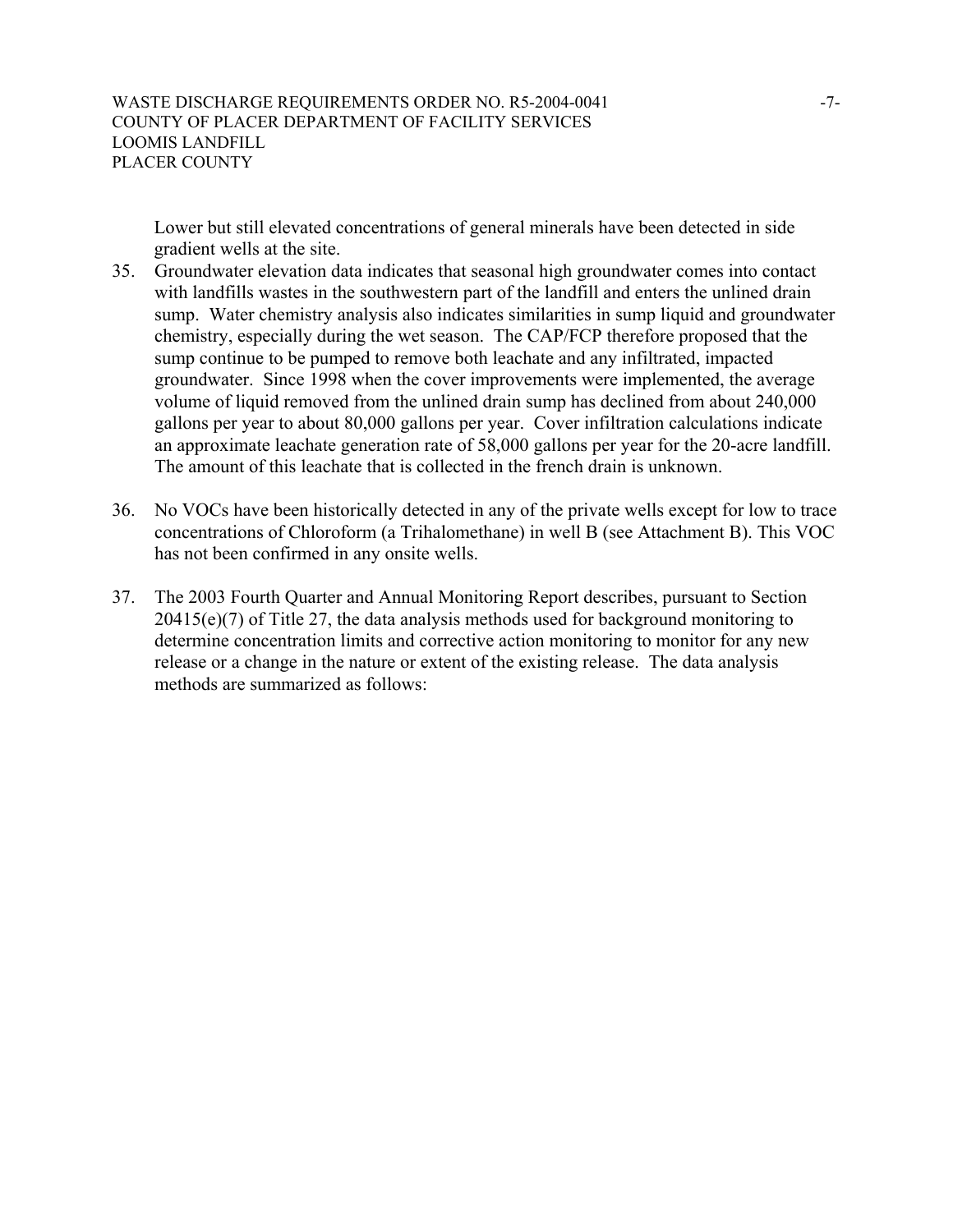#### WASTE DISCHARGE REQUIREMENTS ORDER NO. R5-2004-0041 -8-COUNTY OF PLACER DEPARTMENT OF FACILITY SERVICES LOOMIS LANDFILL PLACER COUNTY

 $\mathcal{L}_\text{max}$  , where  $\mathcal{L}_\text{max}$  , we have the set of  $\mathcal{L}_\text{max}$ 

| <b>COC Group</b>                                        | Data Analysis<br>Method                               | <b>Trigger</b>                                              | Needed for<br>Confirmation                                       |
|---------------------------------------------------------|-------------------------------------------------------|-------------------------------------------------------------|------------------------------------------------------------------|
| VOCs $&$ other organics                                 | Nonstatistical                                        | $1 \geq$ PQL or<br>$2 > MDL^{1,2}$                          | Same monitoring                                                  |
| Inorganic COCs,<br>$\leq 10\%$ in background            | Nonstatistical                                        | $1 \geq PQL^{1,2}$                                          | parameters or<br>$COC(s)$ triggered in<br>at least 1 of 2 retest |
| Inorganic COCs,<br>$\geq$ 10% in background             | Statistical<br>(Tolerance)<br>Interval)               | 1> Concentration Limit                                      | samples                                                          |
| Trend analysis:<br><b>Monitoring Parameters</b><br>COCs | Shewhart X-bar<br>Control Charts<br>Time series plots | At least 4<br>historical detections<br>>PQL for each $COC3$ | Not applicable                                                   |

- 1. Retest and notification not required for tentatively indicated exceedances previously confirmed at a given monitoring point as a result of seasonality, lateral fluctuations in the groundwater plume or landfill gas migration (these exceedances will be taken as confirmed).
- 2. "1" and "2" in listed trigger criteria refer to number of monitoring parameters or COCs.
- 3. Trigger for performing trend analysis (not a trigger for an indication of a release).

## **COST ESTIMATES AND FINANCIAL ASSURANCES**

38. The Discharger is not required to demonstrate financial assurances for post-closure maintenance to the California Integrated Waste Management Board since the landfill ceased operations prior to January 1, 1988, per Section 22210(b) of Title 27. The Discharger is also not required to demonstrate financial assurances for corrective action to the California Integrated Waste Management Board, since pursuant to Section 22220(b), the landfill ceased operations prior to July 1, 1991.

#### **CEQA AND OTHER CONSIDERATIONS**

- 39. This action to revise WDRs for this facility is exempt from the provisions of the California Environmental Quality Act (Public Resources Code Section 21000, et seq.), in accordance with Title 14, CCR, Section 15301.
- 40. On 23 April 1996, the Placer County Board of Supervisors approved a mitigated negative declaration for closure and post-closure maintenance of the landfill and on 9 May 1996 filed a Notice of Determination with the County of Placer County Clerk in accordance with the California Environmental Quality Act (CEQA, Public Resources Code Section 21000 et seq.) and CEQA guidelines (14 CCR Section 15000 et seq.). The document incorporated the Final Closure and Post-Closure Maintenance Plan for the landfill as approved by Regional Board staff.
- 41. This order implements: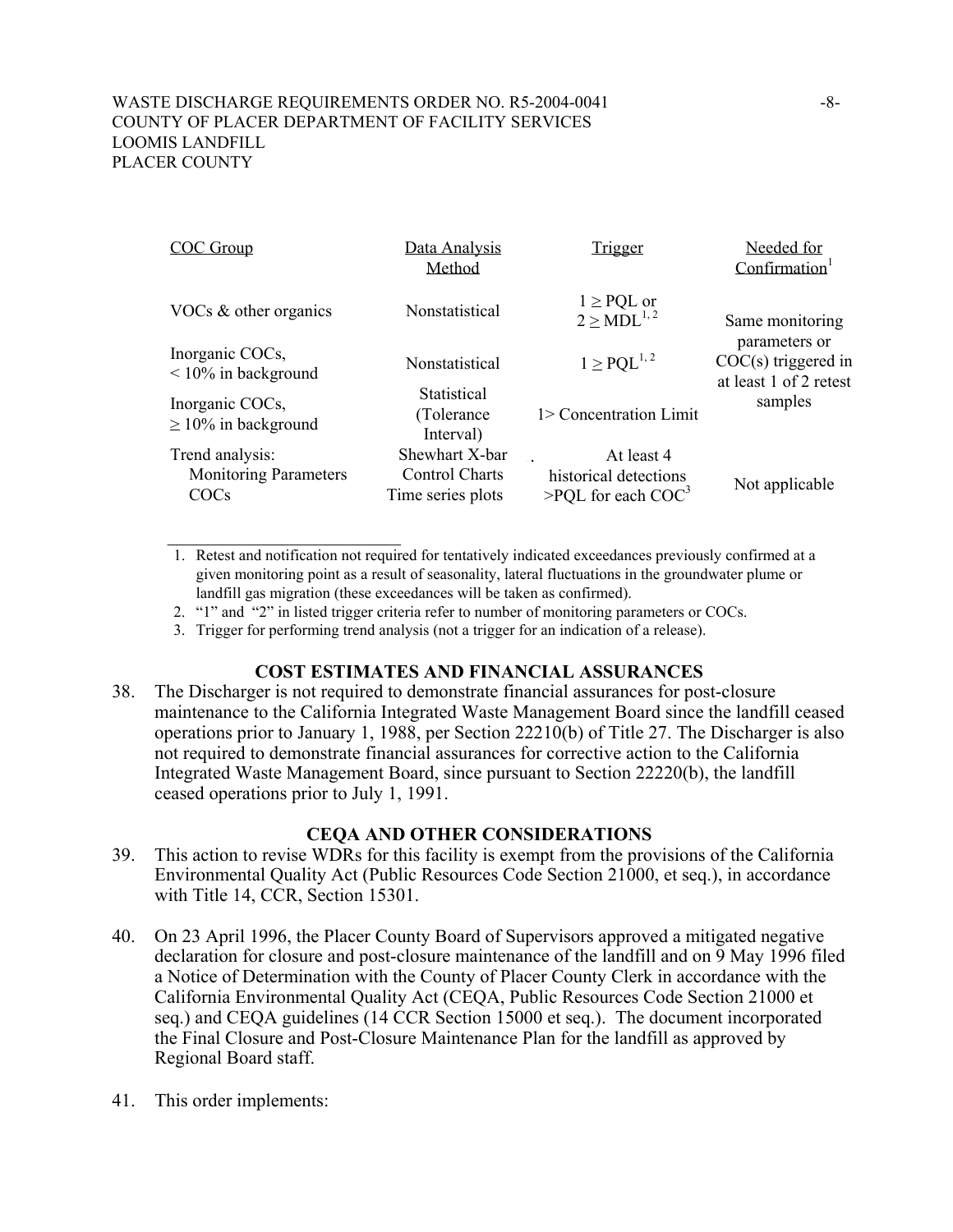- a. The Water Quality Control Plan for the Sacramento River and San Joaquin River Basins, Fourth Edition; and
- b. Chapters 1 through 7, Subdivision 1, Division 2, Title 27, of the California Code of Regulations, effective 18 July 1997, and subsequent revisions.
- 42. Section 13267(b) of California Water Code provides that: "In conducting an investigation specified in subdivision (a), the Board may require that any person who has discharged, discharges, or is suspected of discharging, or who proposed to discharge within its region, or any citizen or domiciliary, or political agency or entity of this state who had discharged, discharges, or is suspected of discharging, or who proposed to discharge waste outside of its region that could affect the quality of the waters of the state within its region shall furnish, under penalty of perjury, technical or monitoring program reports which the Board requires. The burden, including costs of these reports, shall bear a reasonable relationship to the need for the reports and the benefits to be obtained from the reports." The monitoring and reporting program required by this Order and the attached Monitoring and Reporting Program Order No. R5-2004-0041 are necessary to assure compliance with these waste discharge requirements. The Discharger operates the facility that discharges the waste subject to this Order.

#### **PROCEDURAL REQUIREMENTS**

- 43. All local agencies with jurisdiction to regulate land use, solid waste disposal, air pollution, and to protect public health have approved the use of this site for the discharges of waste to land stated herein.
- 44. The Regional Board notified the Discharger and interested agencies and persons of its intent to prescribe waste discharge requirements for this discharge, and has provided them with an opportunity for a public hearing and an opportunity to submit their written views and recommendations.
- 45. The Regional Board, in a public meeting, heard and considered all comments pertaining to the discharge.
- 46. Any person affected by this action of the Regional Board may petition the State Water Resources Control Board to review the action in accordance with Sections 2050 through 2068, Title 23, California Code of Regulations. The petition must be received by the State Water Resources Control Board, Office of Chief Counsel, P.O. Box 100, Sacramento, California 95812, within 30 days of the date of issuance of this Order. Copies of the laws and regulations applicable to the filing of a petition are available on the Internet at http://www.swrcb.ca.gov/water\_laws/index.html and will be provided on request.

IT IS HEREBY ORDERED, pursuant to Sections 13263 and 13267 of the California Water Code, that Order No. 94-079 is rescinded, and that the County of Placer Department of Facility Services, and its agents, successors, and assigns, in order to meet the provisions of Division 7 of the California Water Code and the regulations adopted there under, shall comply with the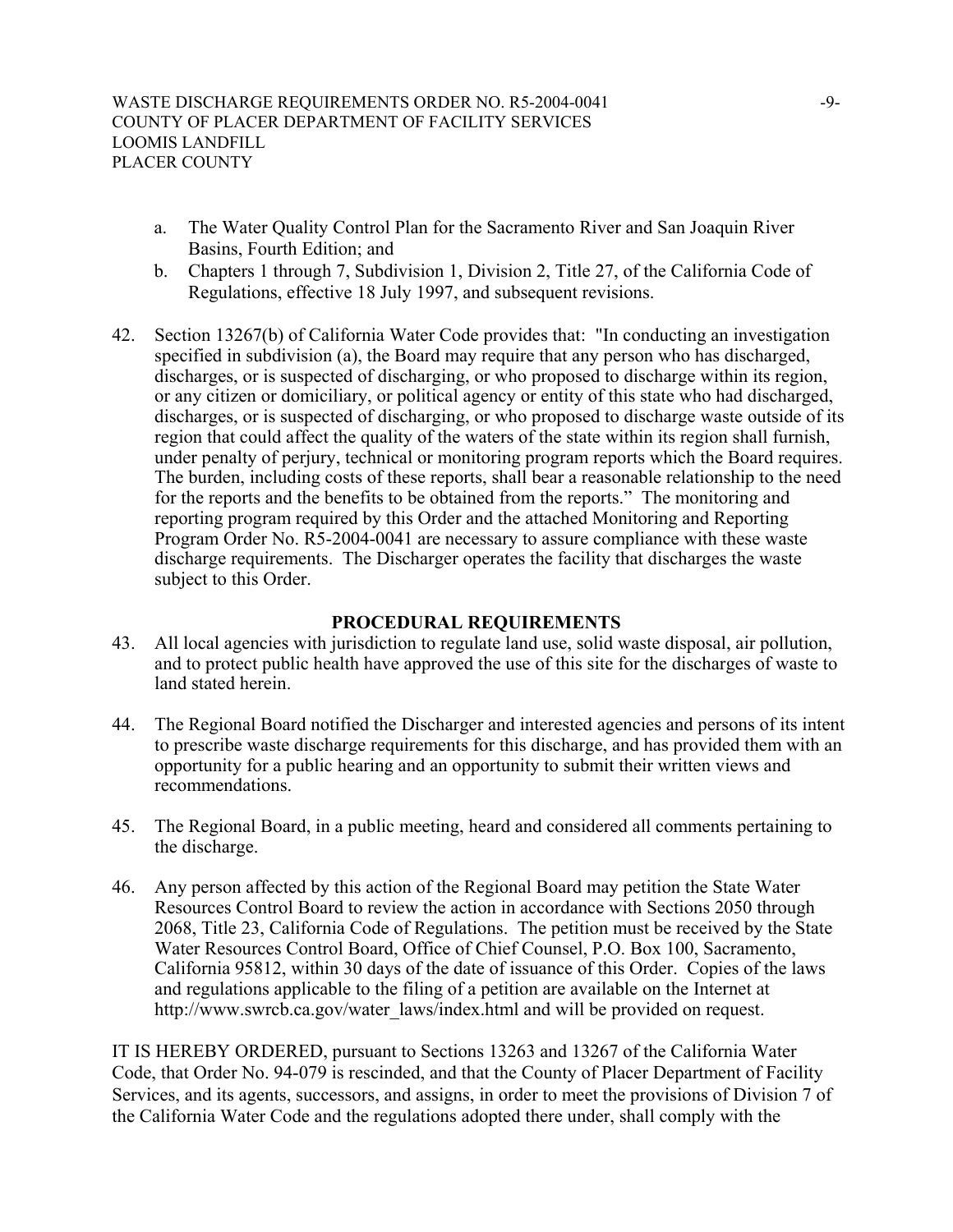following:

## **A. DISCHARGE PROHIBITIONS**

- 1. The discharge of any additional waste at this site is prohibited.
- 2. The discharge of solid or liquid waste or leachate to surface waters, surface water drainage courses, or groundwater is prohibited.
- 3. The discharge of treated or untreated wastewater, pumped leachate, or groundwater to any surface water or any surface water drainage course is prohibited without an NPDES permit authorizing the discharge.
- 4. Neither the treatment nor the discharge of wastes shall cause a pollution or a nuisance, as defined by the California Water Code, Section 13050.
- 5. The discharge of wastes shall not cause degradation of any water supply.
- 6. The discharge shall not cause any increase in the concentration of waste constituents in soil-pore gas, soil-pore liquid, soil, or other geologic materials outside of the Unit if such waste constituents could migrate to waters of the State — in either the liquid or the gaseous phase — and cause a condition of nuisance, degradation, contamination, or pollution.

# **B. DISCHARGE SPECIFICATIONS**

- 1. The discharge shall remain within the designated disposal area at all times.
- 2. The Discharger shall, in a timely manner, remove and relocate any wastes discharged at this facility in violation of this Order.
- 3. Storm water runoff from the facility shall be discharged in accordance with Monitoring and Reporting Program No. R5-2004-0041 and applicable storm water regulations.
- 4. The depth of fluid in the drain sump shall be kept at or just above the minimum needed to ensure safe pump operation.

# **C. POST-CLOSURE SPECIFICATIONS**

1. All final cover slopes shall be capable of withstanding a maximum probable earthquake.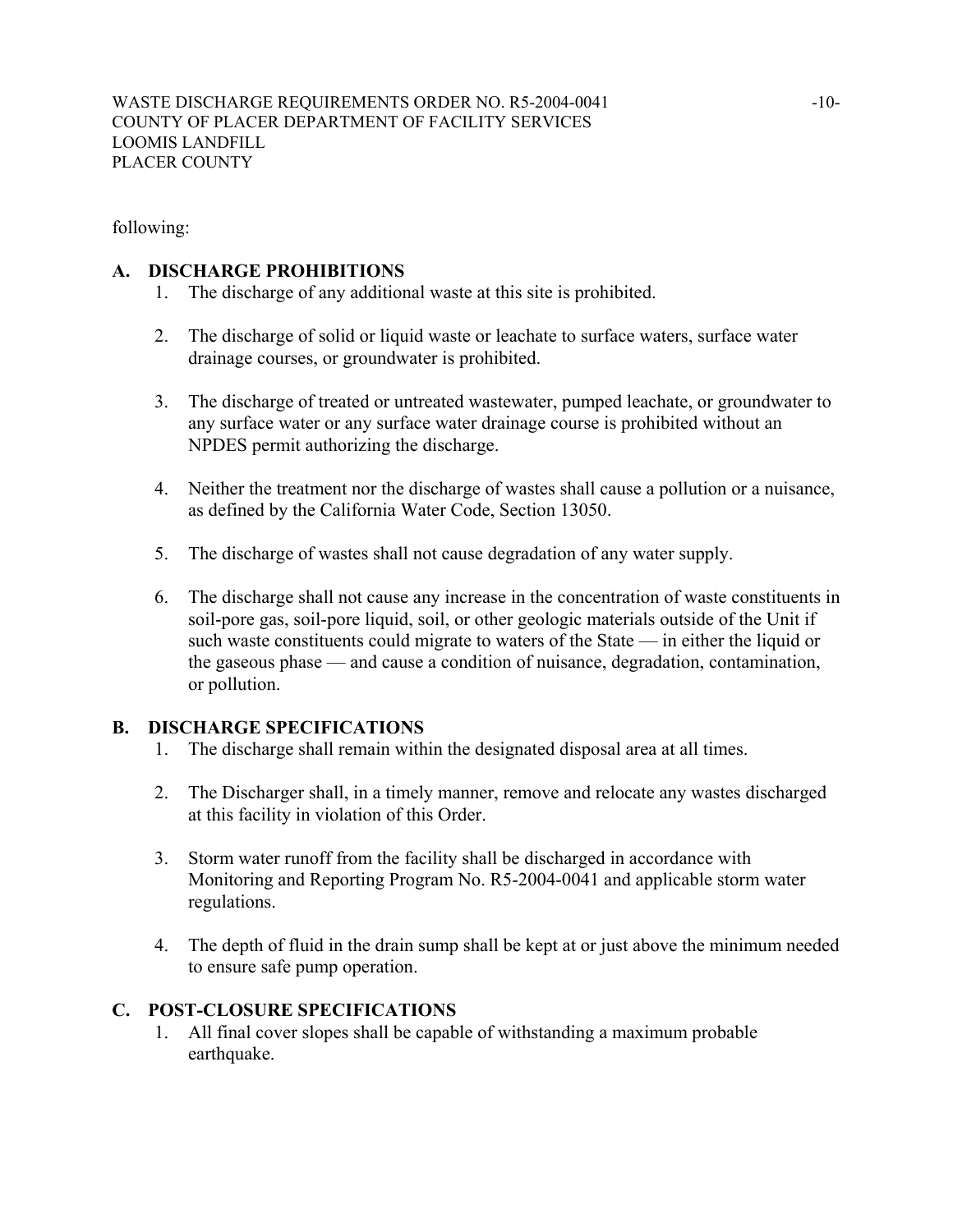- 2. In spite of differential settlement, the final cover shall be graded and maintained to prevent ponding, promote lateral runoff, and prevent soil erosion due to high run-off velocities.
- 3. Areas with slopes greater than ten percent, surface drainage courses, and areas subject to erosion by wind or water shall be maintained to prevent such erosion.
- 4. The erosion-resistant layer shall be maintained with native or other vegetation capable of providing effective erosion resistance.

## **Protection from Storm Events**

- 5. Closed landfill units shall be maintained to promote runoff and to prevent ponding.
- 6. Precipitation and drainage control systems shall be operated and maintained to convey peak flows from a 100-year, 24-hour storm event.
- 7. The closed landfills shall be maintained to prevent, to the greatest extent possible, ponding, infiltration, inundation, erosion, slope failure, and washout from a 100-year wet season.
- 8. Annually, prior to the anticipated rainy season but no later than **31 October,** any necessary erosion control measures shall be implemented and any necessary construction, maintenance, or repairs of precipitation and drainage control facilities shall be completed to prevent storm water flows from:
	- a. Contacting or percolating through wastes,
	- b. Causing erosion or inundation of the landfill cover or other areas of the site, or
	- c. Causing sedimentation and clogging of the storm drains.

## **D. FACILITY SPECIFICATIONS**

- 1. The Discharger shall immediately notify the Regional Board of any flooding, unpermitted discharge of waste off-site, equipment failure, slope failure, or other change in site conditions that could impair the integrity of waste or leachate containment facilities or precipitation and drainage control structures.
- 2. The Discharger shall maintain in good working order any facility, control system, or monitoring device installed to achieve compliance with the waste discharge requirements. All storm water controls, including drainage facilities, shall be maintained so that they function effectively during precipitation events.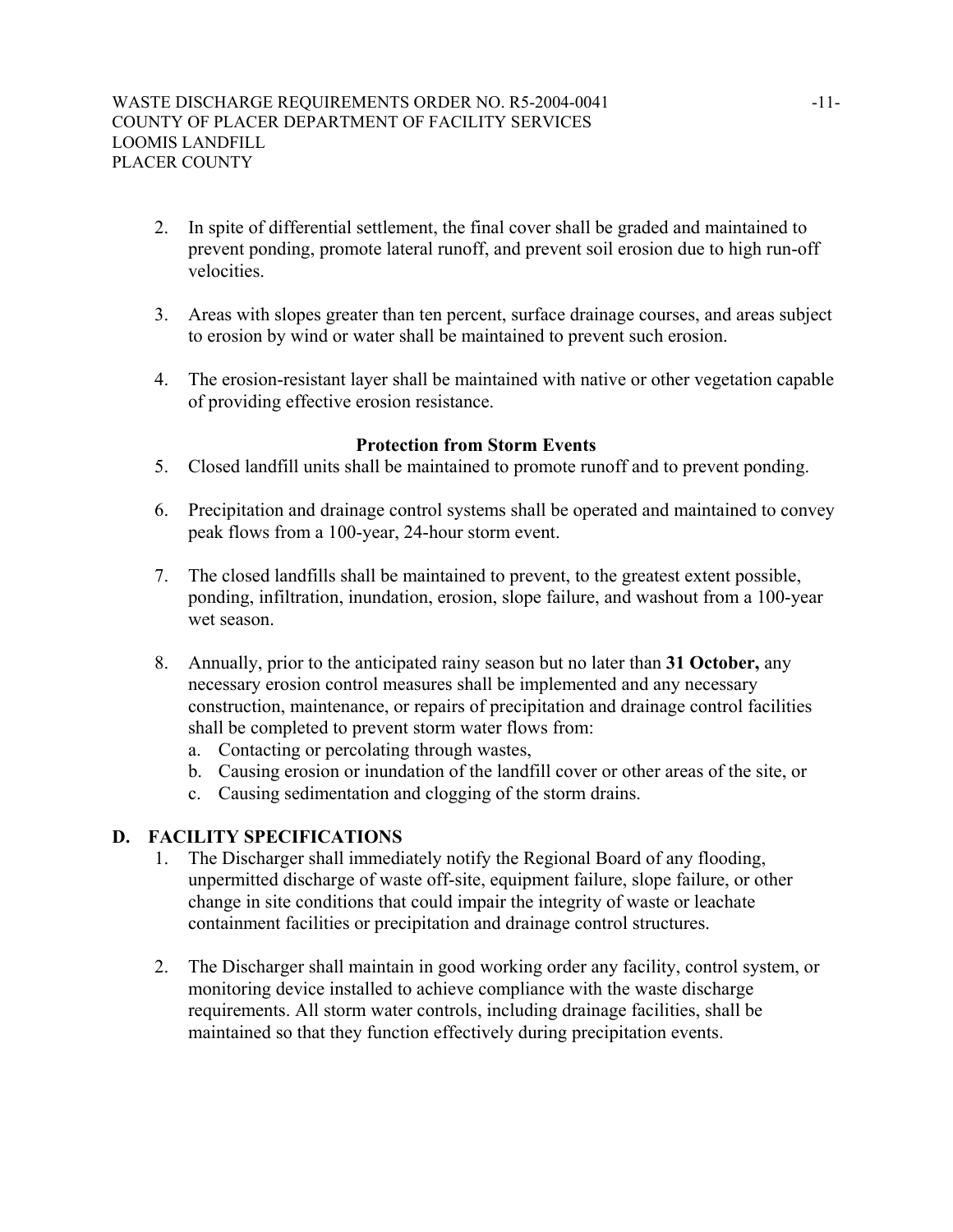- 3. Methane and other landfill gases shall be adequately vented, removed from the Unit, or otherwise controlled to prevent the danger of adverse health effects, nuisance conditions, or the impairment of the beneficial uses of surface water or groundwater due to migration through the unsaturated zone.
- 4. All wells within 500 feet of the waste management units shall have sanitary seals that meet the requirements of the Placer County Department of Health and Human Services or shall be properly abandoned. A record of the sealing and/or abandonment of such wells shall be sent to the Board and to the State Department of Water Resources.

## **E. MONITORING SPECIFICATIONS**

- 1. The Discharger shall conduct groundwater and surface water monitoring, as specified in Monitoring and Reporting Program (MRP) No. R5-2004-0041. Groundwater monitoring shall include background monitoring and corrective action monitoring. Background monitoring shall be conducted for the purpose of monitoring water quality upgradient of the landfill and updating concentration limits, as necessary, as part of the Water Quality Protection Standard per Section 20400(a) of Title 27. Corrective action monitoring shall be conducted for the purpose of monitoring the nature and extent of the release (Section 20425(a)(2)), assessing the progress of corrective action measures (Section 20430(d)), and designing any necessary additional corrective action measures (Section 20425(a)(2)).
- 2. The Discharger shall provide Regional Board staff a minimum of one week notification prior to commencing any field activities related to the installation, repair, or abandonment of monitoring devices, and a minimum 48 hour notification prior to the collection of samples associated with a detection monitoring program, evaluation monitoring program, or corrective action program.
- 3. The Discharger shall comply with the Water Quality Protection Standard as specified in this Order, Monitoring and Reporting Program No. R5-2004-0041, and the Standard Provisions and Reporting Requirements, dated April 2000.
- 4. The Water Quality Protection Standard for organic compounds, which are not naturally occurring and not detected in background groundwater samples, shall be taken as the detection limit of the analytical method used (i.e., US-EPA methods 8260 and 8270). The repeated detection of one or more non-naturally occurring organic compounds in samples above the Water Quality Protection Standard from detection monitoring wells is evidence of a release from the Unit.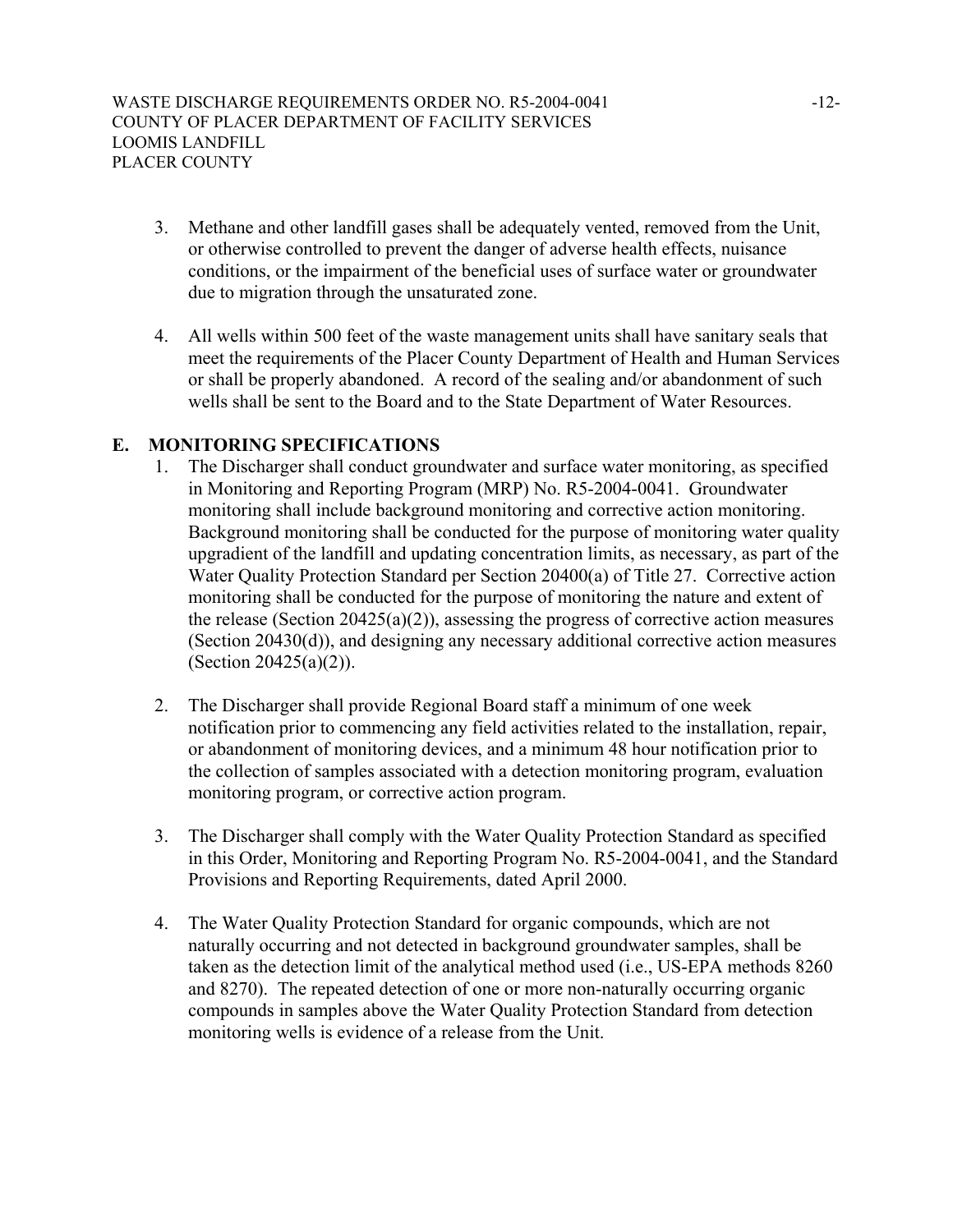- 5. The concentrations of the constituents of concern in waters passing the Point of Compliance shall not exceed the concentration limits established pursuant to Monitoring and Reporting Program No. R5-2004-0041. For each monitoring event, the Discharger shall determine whether the landfill is in compliance with the Water Quality Protection Standard using procedures specified in Monitoring and Reporting Program No. R5-2004-0041 and Title 27 CCR Section 20415(e).
- 6. The Discharger shall have a Sample Collection and Analysis Plan (sampling plan) which includes the following:
	- a. Sample collection procedures describing purging techniques, sampling equipment, and decontamination of sampling equipment;
	- b. Sample preservation information and shipment procedures;
	- c. Sample analytical methods and procedures; Sample quality assurance/quality control (QA/QC) procedures; and
	- d. Chain of Custody control.

The sampling plan shall further comply with Monitoring Specifications E.7 through E.14 herein.

- 7. For any given monitored medium, the samples taken from all monitoring points and background monitoring points to satisfy the data analysis requirements for a given reporting period shall all be taken within a span not to exceed 30 days, unless the Executive Officer approves a longer time period, and shall be taken in a manner that ensures sample independence to the greatest extent feasible. Specific methods of collection and analysis must be identified. Sample collection, storage, and analysis shall be performed according to the most recent version of USEPA Methods, such as the latest editions, as applicable, of: (1) Methods for the Analysis of Organics in Water and Wastewater (USEPA 600 Series), (2) Test Methods for Evaluating Solid Waste (SW-846, latest edition), and (3) Methods for Chemical Analysis of Water and Wastes (USEPA 600/4-79-020), and in accordance with the approved Sample Collection and Analysis Plan.
- 8. If methods other than USEPA-approved methods or Standard Methods are used, the exact methodology shall be submitted for review and approval by the Executive Officer prior to use.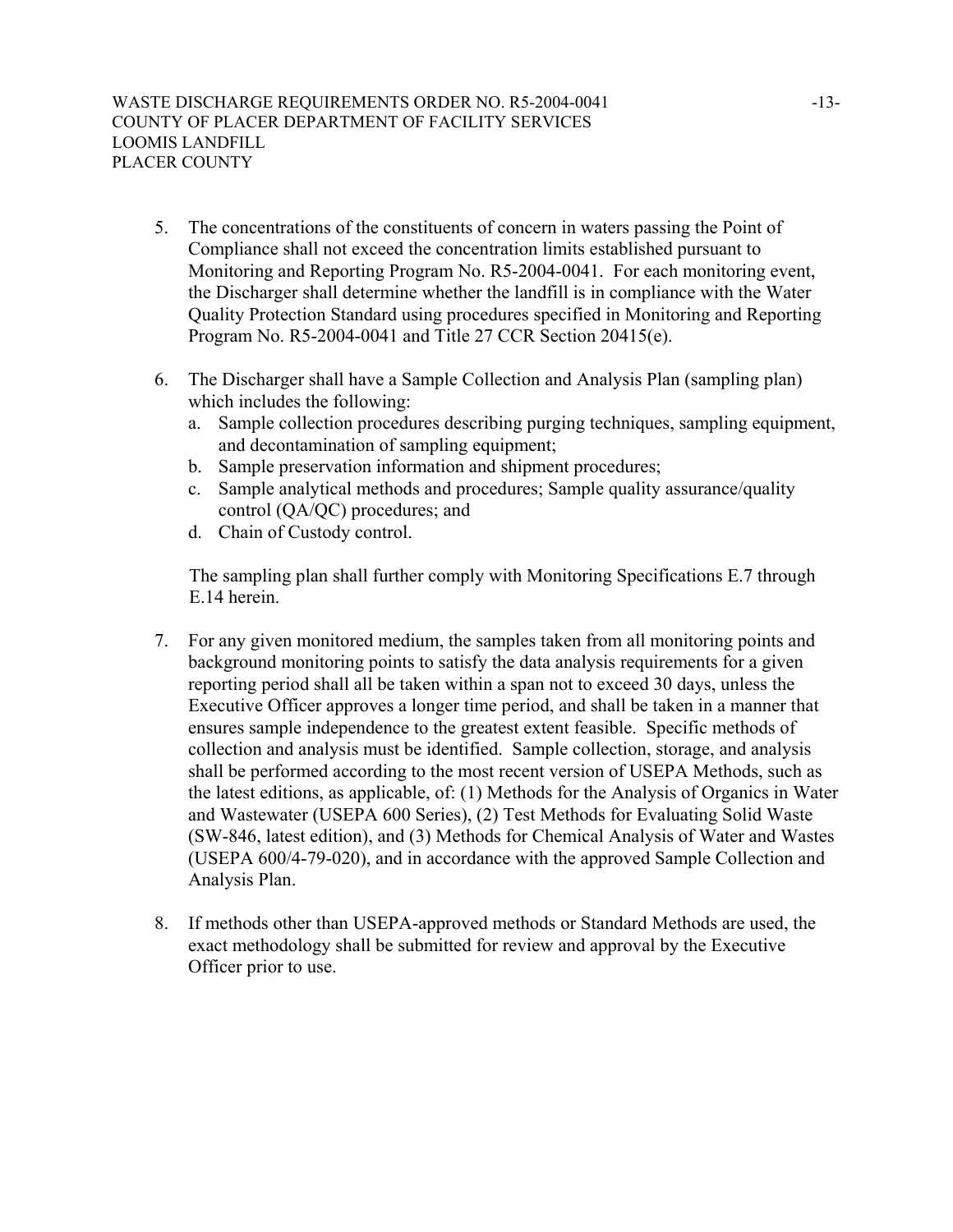- 9. The methods of analysis and the detection limits used must be appropriate for the expected concentrations. For the monitoring of any constituent or parameter that is found in concentrations which produce more than 90% non-numerical determinations (i.e., "trace" or "ND") in data from background monitoring points for that medium, the analytical method having the lowest method detection limit (MDL) shall be selected from among those methods which would provide valid results in light of any matrix effects or interferences.
- 10. "Trace" results results falling between the MDL and the practical quantitation limit (PQL) - shall be reported as such, and shall be accompanied both by the estimated MDL and PQL values for that analytical run.
- 11. The laboratory for each analytical procedure, according to State of California laboratory accreditation procedures, shall derive MDLs and PQLs. These MDLs and PQLs shall reflect the detection and quantitation capabilities of the specific analytical procedure and equipment used by the lab, rather than simply being quoted from USEPA analytical method manuals. In relatively interference-free water, laboratoryderived MDLs and PQLs are expected to closely agree with published USEPA MDLs and PQLs.
- 12. If the laboratory suspects that, due to a change in matrix or other effects, the true detection limit or quantitation limit for a particular analytical run differs significantly from the laboratory-derived MDL/PQL values, the results shall be flagged accordingly, along with estimates of the detection limit and quantitation limit actually achieved. The MDL shall always be calculated such that it represents the lowest achievable concentration associated with a 99% reliability of a nonzero result. The PQL shall always be calculated such that it represents the lowest constituent concentration at which a numerical value can be assigned with reasonable certainty that it represents the constituent's actual concentration in the sample. Normally, PQLs should be set equal to the concentration of the lowest standard used to calibrate the analytical procedure.
- 13. All QA/QC data shall be reported, along with the sample results to which they apply, including the method, equipment, analytical detection and quantitation limits, the percent recovery, an explanation for any recovery that falls outside the QC limits, the results of equipment and method blanks, the results of spiked and surrogate samples, the frequency of quality control analysis, and the name and qualifications of the person(s) performing the analyses. Sample results shall be reported unadjusted for blank results or spike recoveries. In cases where contaminants are detected in QA/QC samples (i.e., field, trip, or lab blanks), the accompanying sample results shall be appropriately flagged.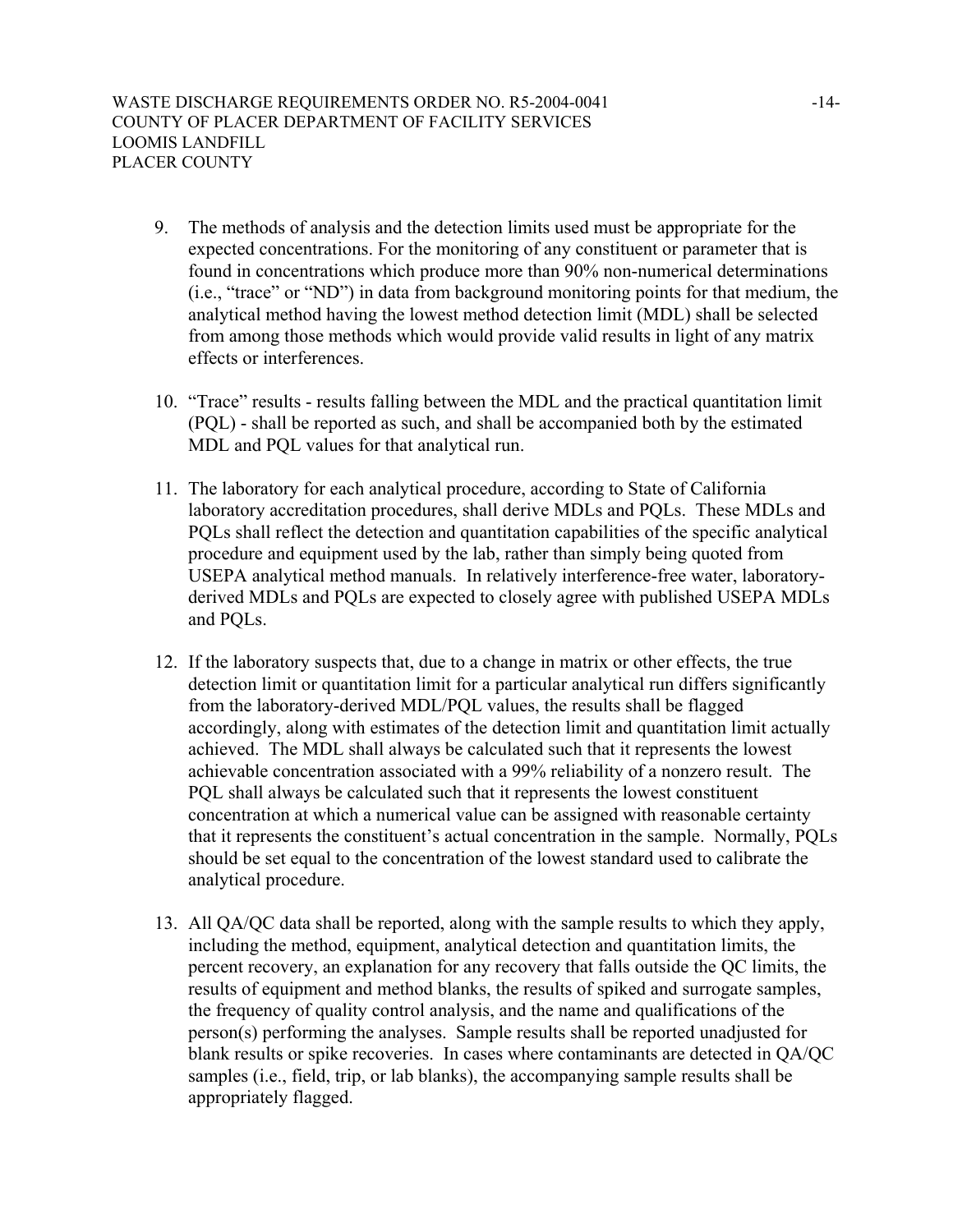- 14. Unknown chromatographic peaks shall be reported, flagged, and tracked for potential comparison to subsequent unknown peaks that may be observed in future sampling events. Identification of unknown chromatographic peaks that recur in subsequent sampling events may be required.
- 15. Background for water samples shall be represented by the data from all samples taken from applicable background monitoring points during that reporting period (at least one sample from each background monitoring point).
- 16. The statistical method shall account for data below the PQL with one or more statistical procedures that are protective of human health and the environment. Any PQL validated pursuant to Title 27 CCR Section 20415(e)(7) that is used in the statistical method shall be the lowest concentration (or value) that can be reliably achieved within limits of precision and accuracy specified in the WDRs for routine laboratory operating conditions that are available to the facility. The Discharger's technical report, pursuant to Title 27 CCR Section 20415(e)(7), shall consider the PQLs listed in Appendix IX to Chapter 14 of Division 4.5 of Title 22, CCR, for guidance when specifying limits of precision and accuracy. For any given constituent monitored at a background or down-gradient monitoring point, an indication that falls between the MDL and the PQL for that constituent (hereinafter called a "trace" detection) shall be identified and used in appropriate statistical or nonstatistical tests. Nevertheless, for a statistical method that is compatible with the proportion of censored data (trace and ND indications) in the data set, the Discharger can use the laboratory's concentration estimates in the trace range (if available) for statistical analysis, in order to increase the statistical power by decreasing the number of "ties".
- 17. For inorganic monitoring parameters and COCs for which at least 10% of the data from background samples equal or exceed their respective MDL, the Discharger shall use the Tolerance Interval statistical method for background and corrective action monitoring, or an alternate statistical method approved by the Executive Officer in accordance with Section 20415(e)(8)(E). Concentration limits shall be updated at least annually. The Discharger shall use the following trigger for these constituents:
	- a. From the constituent of concern or monitoring parameter list, identify each analyte in the current sample that exceeds its PQL. The Discharger shall conclude that the exceedance provides a preliminary indication [or, for a retest, provides measurably significant evidence] of a release (existing or new) at that monitoring point, if the data contains an analyte that exceeds its concentration limit.

Any analyte that triggers a discrete retest per this method shall be added to the monitoring parameter list such that it is monitored during each regular monitoring event.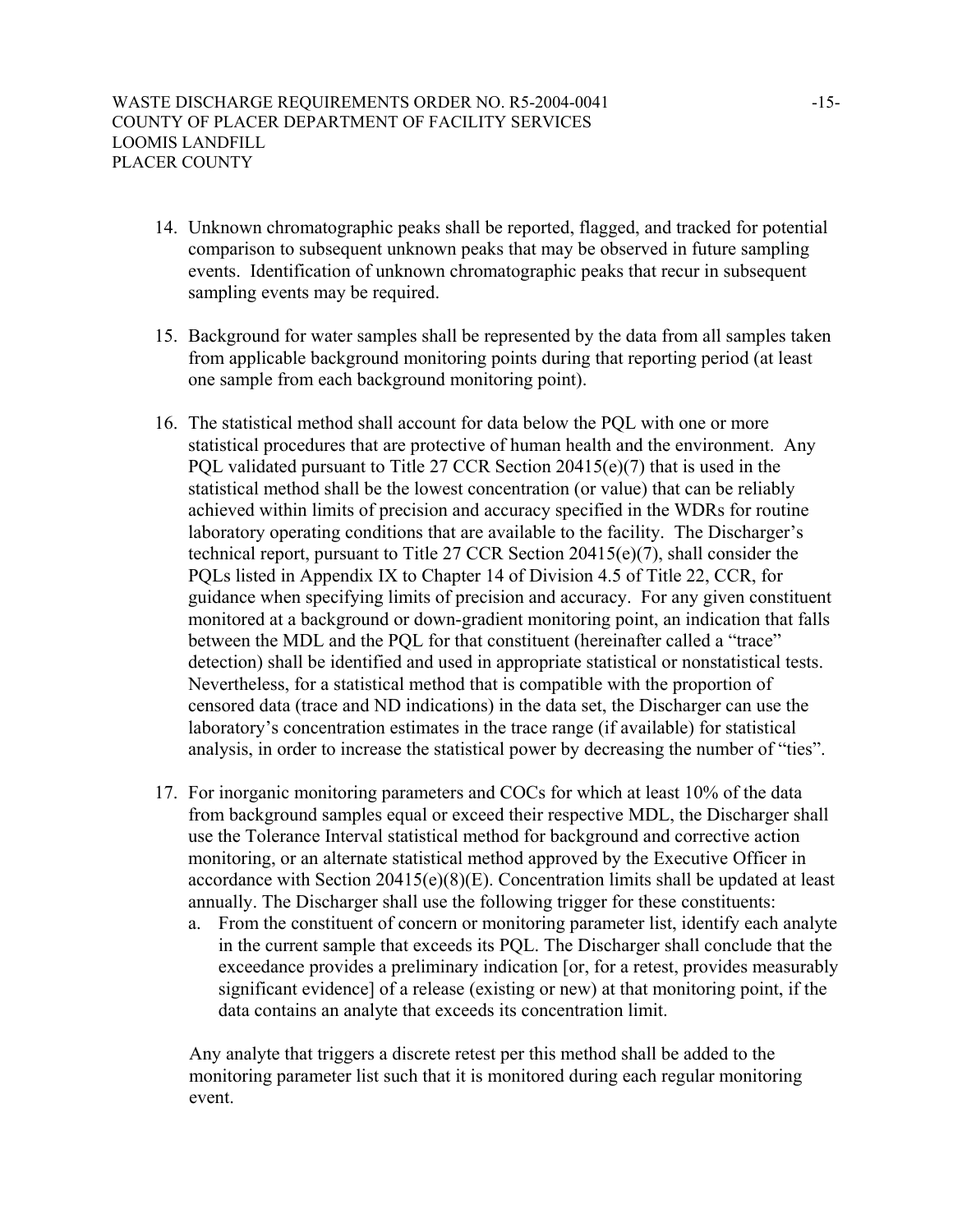- 18. For inorganic monitoring parameters and COCs for which less than 10% of the data from background samples equal or exceed their respective MDL, the Discharger shall use a nonstatistical data analysis method for determining concentration limits and detecting a release. The Discharger shall use the following trigger for these constituents:
	- a. From the constituent of concern or monitoring parameter list, identify each analyte in the current sample that exceeds its MDL. The Discharger shall conclude that the exceedance provides a preliminary indication [or, for a retest, provides measurably significant evidence] of a release (existing or new) at that monitoring point, if the data contains an analyte that exceeds its PQL.

Any analyte that triggers a discrete retest per this method shall be added to the monitoring parameter list such that it is monitored during each regular monitoring event.

- 19. For VOCs and other organic COCs the Discharger shall use a nonstatistical data analysis method for determining concentration limits and detecting a release. The Discharger shall use the following trigger these constituents:
	- a. From the constituent of concern or monitoring parameter list, identify each analyte in the current sample that exceeds either its respective MDL or PQL. The Discharger shall conclude that the exceedance provides a preliminary indication [or, for a retest, provides measurably significant evidence] of a release (existing or new) at that monitoring point, if either:
		- 1) The data contains two or more analytes that equal or exceed their respective MDL<sub>s</sub>; or
		- 2) The data contains one analyte that equals or exceeds its PQL.

Any analyte that triggers a discrete retest per this method shall be added to the monitoring parameter list such that it is monitored during each regular monitoring event.

Discrete Retest

20. If the above statistical or non-statistical trigger procedures used for groundwater monitoring data analysis provide a preliminary indication of a new release or previously undetected constituents of the existing release, the Discharger shall immediately notify Regional Board staff by phone or e-mail and, within 30 days of such indication, shall collect *two* new (retest) samples from the monitoring point where the release is preliminarily indicated.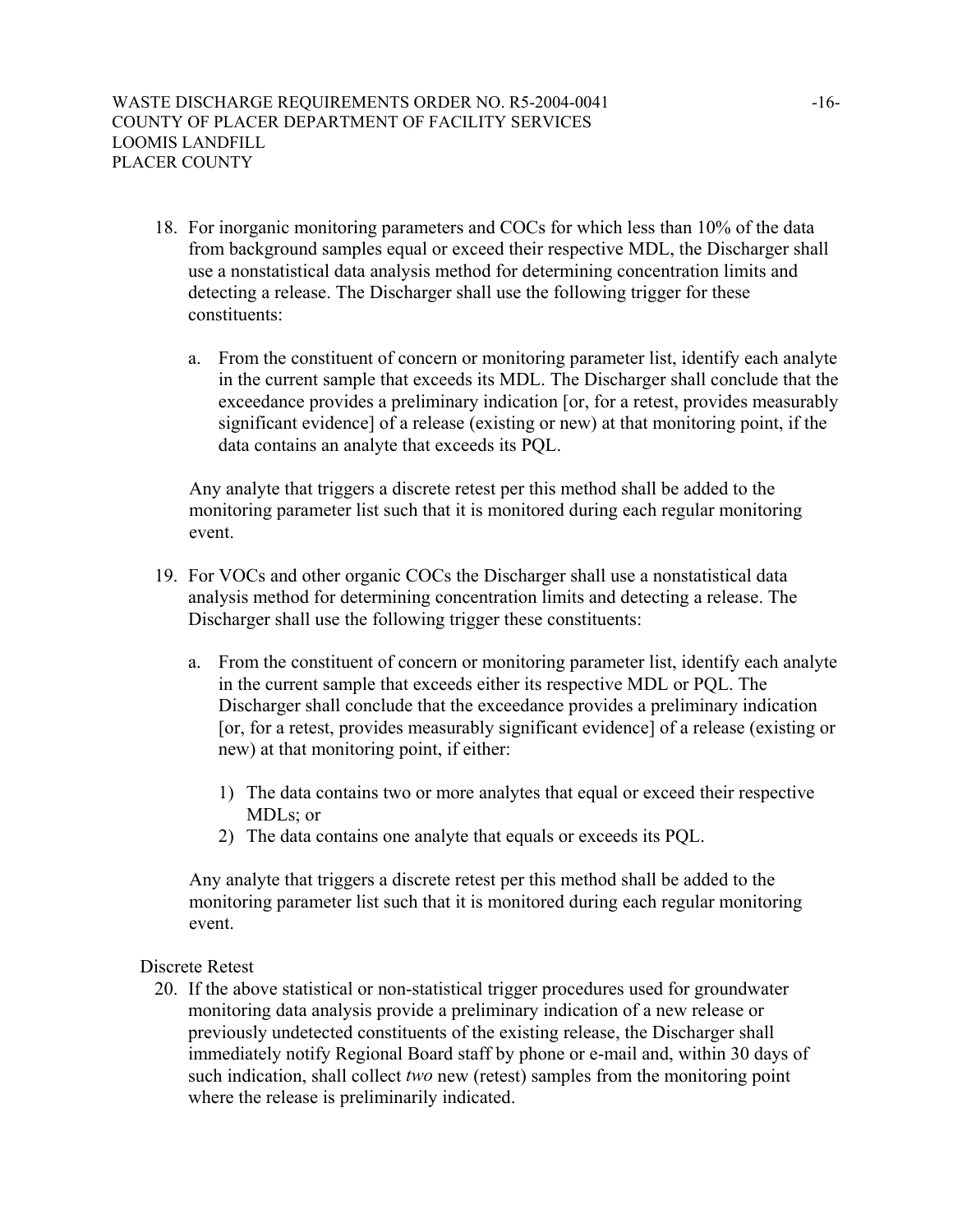- a. For any given retest sample, the Discharger shall include, in the retest analysis, only the laboratory analytical results for those analytes detected in the original sample. As soon as the retest data are available, the Discharger shall apply the same tests [i.e. 17.a for statistical constituents, 18.a or 19.a for non-statistical constituents], to separately analyze each of the two suites of retest data at the monitoring point where the release is preliminarily indicated.
- b. If either (or both) of the retest samples trips the applicable trigger above (17.a, 18.a or 19.a), then the Discharger shall conclude that there is measurably significant evidence of a release at that monitoring point for the analyte(s) indicated in the validating retest sample(s) and shall:
	- 1) Immediately notify the Regional Board about the constituent verified to be present at the monitoring point, and follow up with written notification submitted by certified mail within seven days of validation; and
	- 2) Comply with 21, below.

Constituents that have been previously confirmed as part of the release at a given monitoring point, including regularly detected monitoring parameters/COCs and monitoring parameters/COCs that are sporadically detected (e.g. as a result of seasonal or lateral fluctuations in the plume or landfill gas), shall be considered confirmed without notification and retest. Exceedances that the Discharger otherwise demonstrates (per Section 20420(k)(7) of Title 27) are the result of sample corruption, laboratory interferences, error, natural variation in the groundwater or other cause not associated with a release from the unit shall not trigger notification of a tentative release, and shall not trigger a retest unless a retest is necessary to make the demonstration.

- 21. If the Discharger determines that there is measurably significant evidence of a new release from the Unit at any monitoring point, the Discharger shall **immediately** implement the requirements of **Response To A Release**, contained in the Standard Provisions and Reporting Requirements.
- 22. The data analysis methods for corrective action monitoring shall also include trend analysis (i.e. control charts, Mann-Kendall) and an evaluation of the water chemistry by appropriate methods (i.e. Schoeller plots, ion balance, Stiff diagram etc) to monitor the effectiveness of corrective action measures in accordance with Section D.3.C of the MRP. The trigger requirement for performing trend analysis shall be as specified in Finding 37.

# **F. REPORTING REQUIREMENTS**

1. The Discharger shall comply with the reporting requirements specified in this Order, in Monitoring and Reporting Program Order No. R5-2004-0041 and in the Standard Provisions and Reporting Requirements dated April 2000.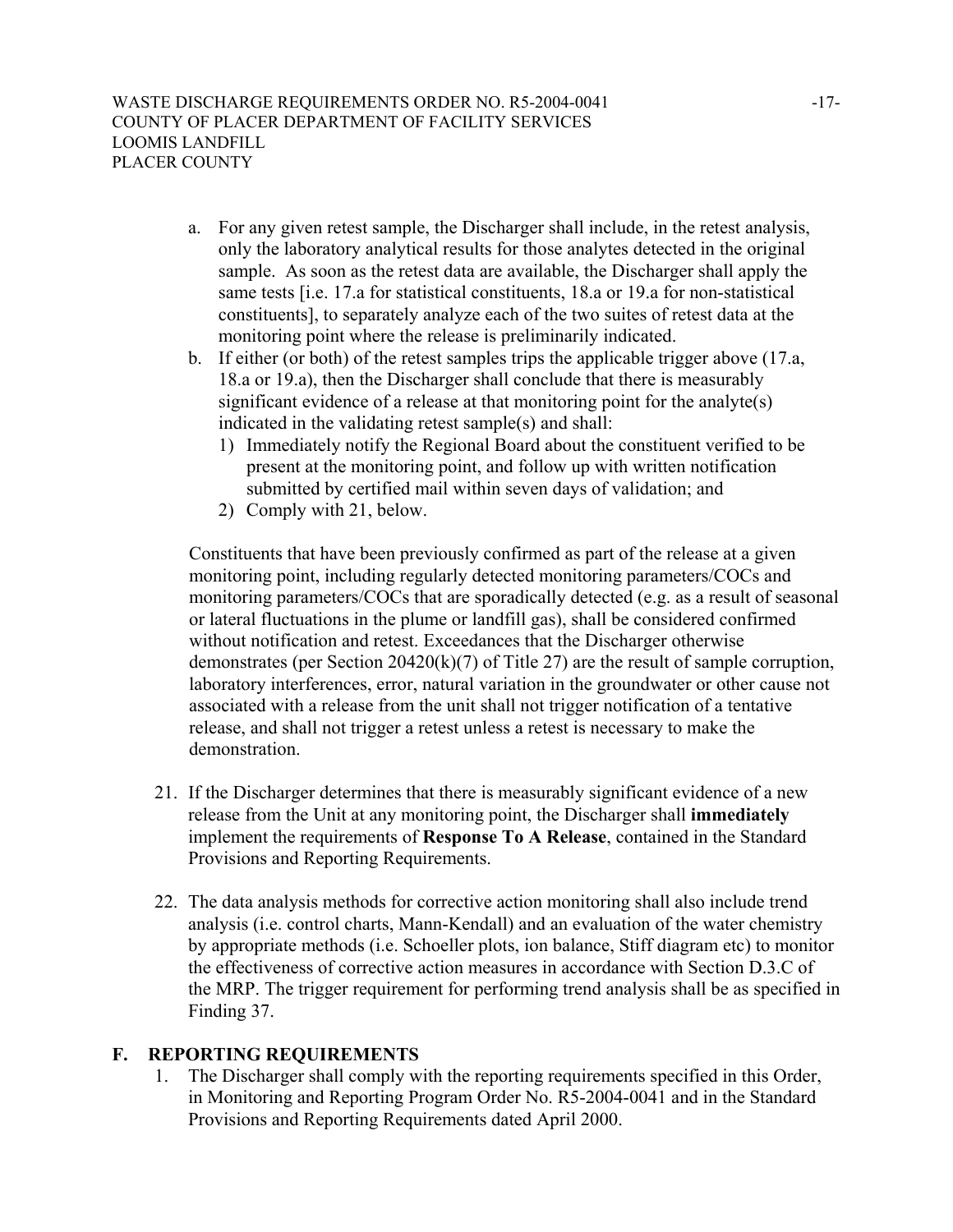- 2. In the event the Discharger does not comply or will be unable to comply with any prohibition or limitation of this Order for any reason, the Discharger shall notify the appropriate Regional Board office by telephone as soon as it or its agents have knowledge of such noncompliance or potential for noncompliance, and shall confirm this notification in writing within two weeks. The written notification shall state the nature, time, and cause of noncompliance, and shall describe the measures being taken to prevent recurrences and shall include a timetable for corrective actions.
- 3. The Discharger shall retain records of all monitoring information, including all calibration and maintenance records, all original strip chart recordings of continuous monitoring instrumentation, copies of all reports required by this Order, and records of all data used to complete the application for this Order. Records shall be maintained throughout the life of the facility including the post-closure period. Such legible records shall show the following for each sample:
	- a. Sample identification and the monitoring point or background monitoring point from which it was taken, along with the identity of the individual who obtained the sample;
	- b. Date, time, and manner of sampling;
	- c. Date and time that analyses were started and completed, and the name of the personnel and laboratory performing each analysis;
	- d. Complete procedure used, including method of preserving the sample, and the identity and volumes of reagents used;
	- e. Calculation of results; and
	- f. Results of analyses, and the MDL and PQL for each analysis.
- 4. A transmittal letter explaining the essential points shall accompany each report. At a minimum, the transmittal letter shall identify any violations found since the last report was submitted, and if the violations were corrected. If no violations have occurred since the last submittal, this shall be stated in the transmittal letter. The transmittal letter shall also state that a discussion of any violations found since the last report was submitted, and a description of the actions taken or planned for correcting those violations, including any references to previously submitted time schedules, is contained in the accompanying report.
- 5. Each monitoring report shall include a compliance evaluation summary. The summary shall contain at least:
	- a. For each monitoring point and background monitoring point addressed by the report, a description of:
		- 1) The time of water level measurement;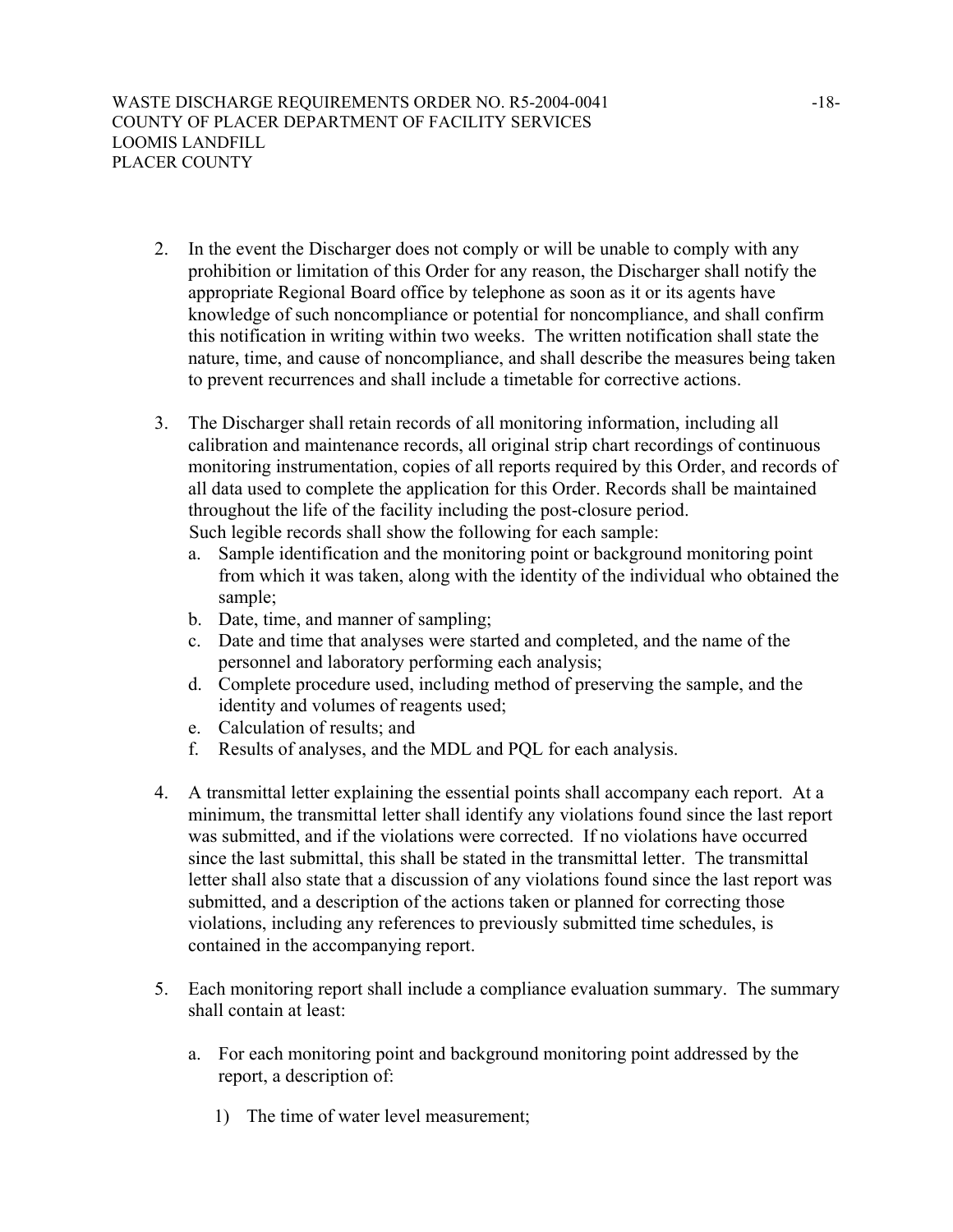- 2) The type of pump or other device used for purging and the elevation of the pump intake relative to the elevation of the screened interval;
- 3) The method of purging (the pumping rate; the equipment and methods used to monitor field pH, temperature, and conductivity during purging; the calibration of the field equipment; results of the pH, temperature, conductivity, and turbidity testing; and the method of disposing of the purge water) to remove all portions of the water that was in the well bore while the sample was being taken;
- 4) The type of pump or other device used for sampling, if different than the pump or device used for purging; and
- 5) A statement that the sampling procedure was conducted in accordance with the approved Sampling and Analysis Plan.
- b. A map or aerial photograph showing the locations of observation stations, monitoring points, and background monitoring points.
- c. For each groundwater body, a description and graphical presentation of the gradient and direction of groundwater flow under/around the Unit, and the groundwater flow rate, based upon water level elevations taken prior to the collection of the water quality data submitted in the report.
- d. Laboratory statements of results of all analyses evaluating compliance with requirements.
- e. An evaluation of the effectiveness of the leachate monitoring and control facilities, and of the run-off/run-on control facilities.
- f. A summary and certification of completion of all **Standard Observations** for the Unit(s), for the perimeter of the Unit, and for the receiving waters. The Standard Observations shall include:
	- 1) For the Unit:
		- i Evidence of ponded water at any point on the facility (show affected area on map);
		- ii Evidence of odors presence or absence, characterization, source, and distance of travel from source; and
		- iii Evidence of erosion and/or of day-lighted refuse.
	- 2) Along the perimeter of the Unit:
		- i Evidence of liquid leaving or entering the Unit, estimated size of affected area, and flow rate (show affected area on map);
		- ii Evidence of odors presence or absence, characterization, source, and distance of travel from source; and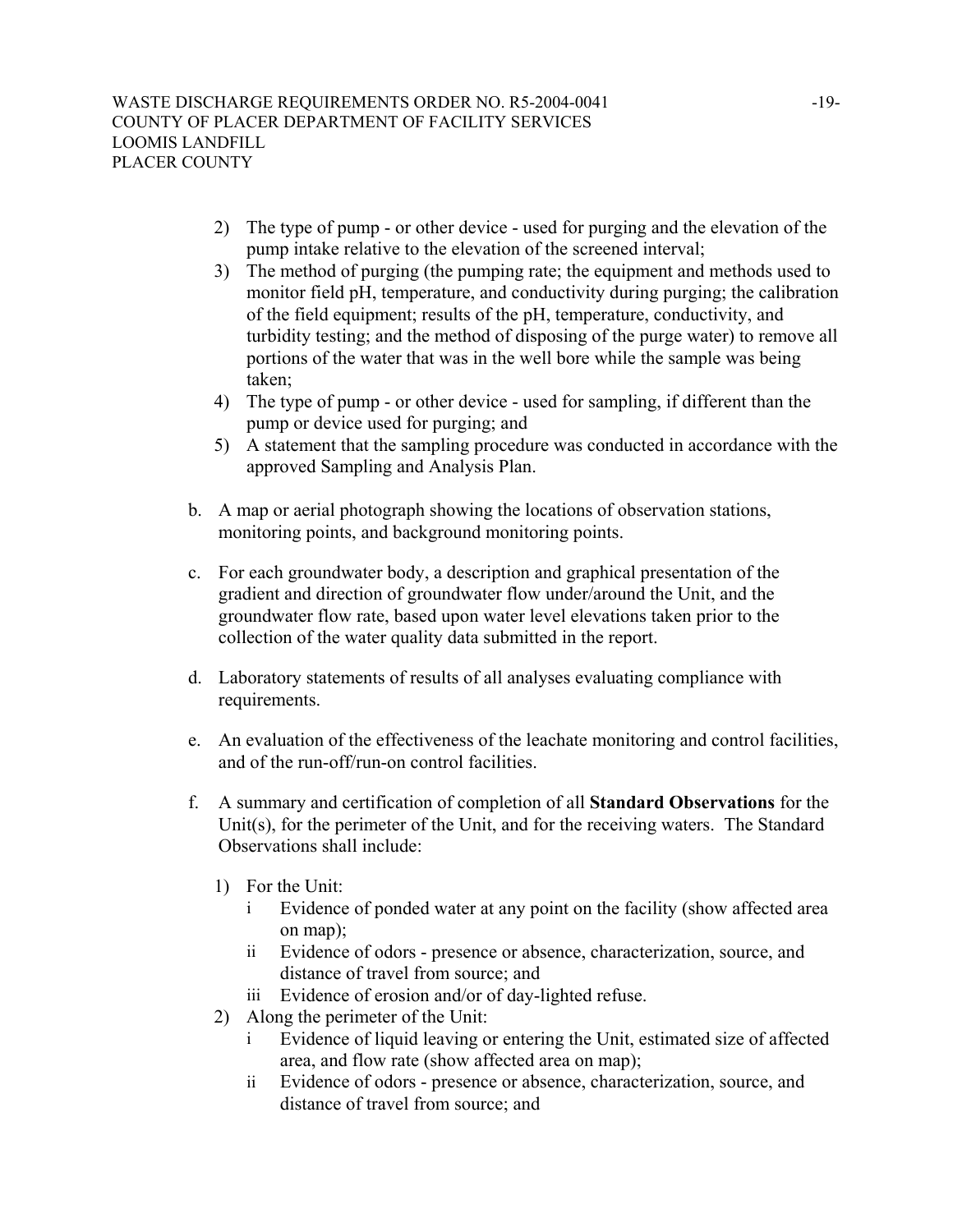- iii Evidence of erosion and/or of day-lighted refuse.
- 3) For receiving waters:
	- i Floating and suspended materials of waste origin presence or absence, source, and size of affected area;
	- ii Discoloration and turbidity description of color, source, and size of affected area;
	- iii Evidence of odors presence or absence, characterization, source, and distance of travel from source;
	- iv Evidence of water uses presence of water-associated wildlife;
	- v Flow rate; and
	- vi Weather conditions wind direction and estimated velocity, total precipitation during recent days and on the day of observation.
- 6. The Discharger shall report by telephone any seepage from the disposal area immediately after it is discovered. A written report shall be filed with the Regional Board within seven days, containing at least the following information:
	- a. A map showing the location(s) of seepage;
	- b. An estimate of the flow rate;
	- c. A description of the nature of the discharge (e.g., all pertinent observations and analyses);
	- d. Verification that samples have been submitted for analyses of the Constituents of Concern and Monitoring Parameters, and an estimated date that the results will be submitted to the Regional Board; and
	- e. Corrective measures underway or proposed, and corresponding time schedule.
- 7. The Discharger shall submit an Annual Monitoring Summary Report to the Regional Board covering the reporting period of the previous monitoring year. This report shall contain:
	- a. All monitoring parameters and constituents of concern shall be graphed so as to show historical trends at each monitoring point and background monitoring point, for all samples taken within at least the previous five calendar years. Each such graph shall plot the concentration of one or more constituents for the period of record for a given monitoring point or background monitoring point, at a scale appropriate to show trends or variations in water quality. The graphs shall plot each datum, rather than plotting mean values. For any given constituent or parameter, the scale for background plots shall be the same as that used to plot down gradient data. Graphical analysis of monitoring data may be used to provide significant evidence of a release.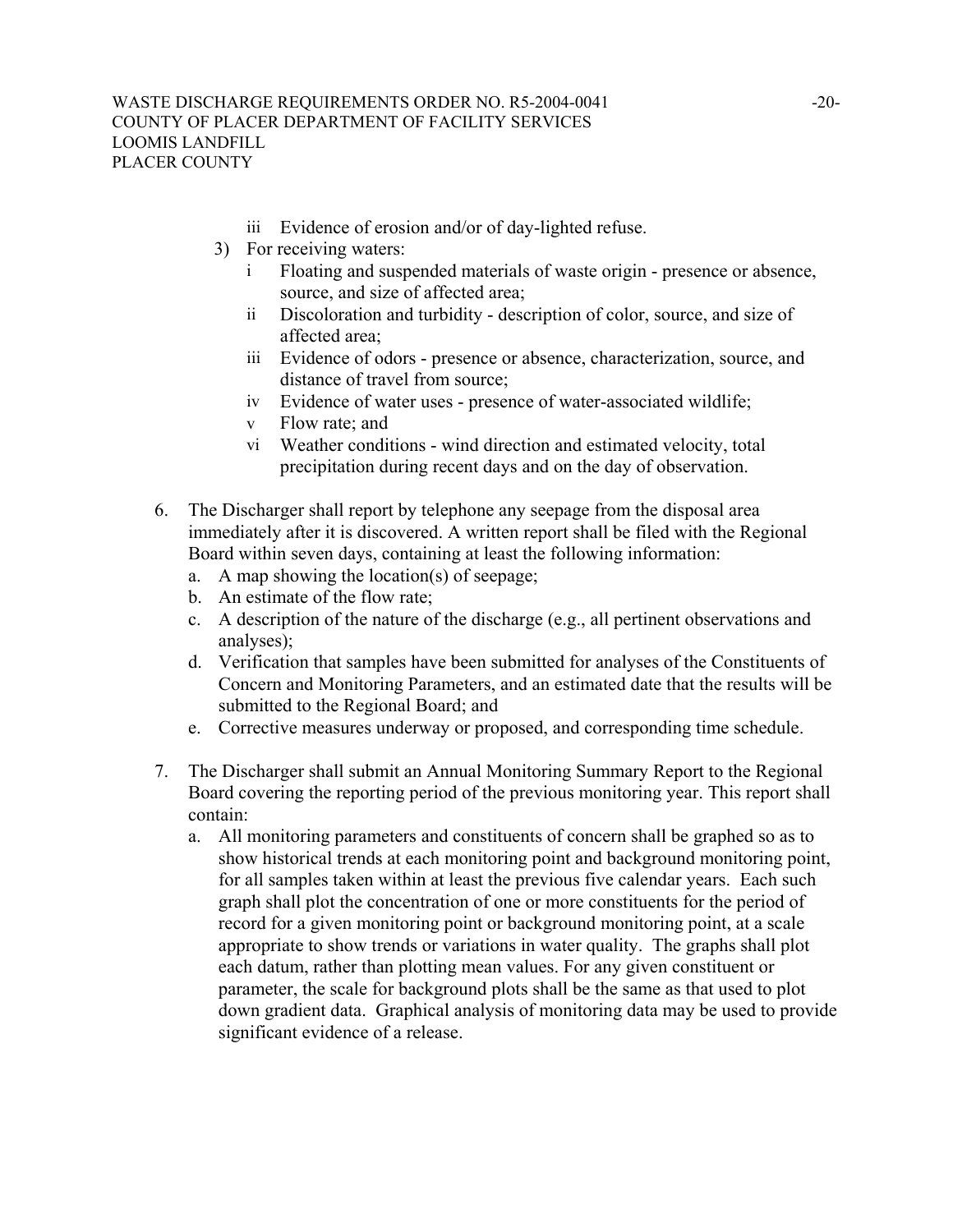- b. Unless otherwise exempted by the Executive Officer, all monitoring analytical data obtained during the reporting periods for the year shall be submitted in tabular form as well as in a digital file format acceptable to the Executive Officer. The Regional Board regards the submittal of data in hard copy and in digital format as "...the form necessary for..." statistical analysis  $\lceil \frac{20420(h)}{h} \rceil$ , in that this facilitates periodic review by the Regional Board.
- c. A comprehensive discussion of the compliance record, and the result of any corrective actions taken or planned which may be needed to bring the Discharger into full compliance with the waste discharge requirements.
- d. A written summary of the monitoring results, indicating any changes made or observed since the previous annual report.
- e. An evaluation of the effectiveness of the leachate monitoring/control facilities.
- 8. The Discharger shall notify the Regional Board in writing of any proposed change in ownership or responsibility for construction or operation of the landfill. To assume ownership or operation under this Order, the succeeding owner or operator must apply in writing to the Regional Board requesting transfer of the Order within 14 days of assuming ownership or operation of this facility. The request must contain the requesting entity's full legal name, the State of incorporation if a corporation, the name and address and telephone number of the persons responsible for contact with the Regional Board, and a statement. The statement shall comply with the signatory requirements contained in Reporting Requirement F.9 and state that the new owner or operator assumes full responsibility for compliance with this Order. Failure to submit the request shall be considered a discharge without requirements, a violation of the California Water Code. Transfer of this Order shall be approved or disapproved by the Regional Board.
- 9. All reports and transmittal letters shall be signed by persons identified below:
	- a. For a corporation: by a principal executive officer of at least the level of senior vice-president.
	- b. For a partnership or sole proprietorship: by a general partner or the proprietor.
	- c. For a municipality, state, federal or other public agency: by either a principal executive officer or ranking elected or appointed official.
	- d. A duly authorized representative of a person designated in a, b or c above if;
		- 1) The authorization is made in writing by a person described in a, b, or c of this provision;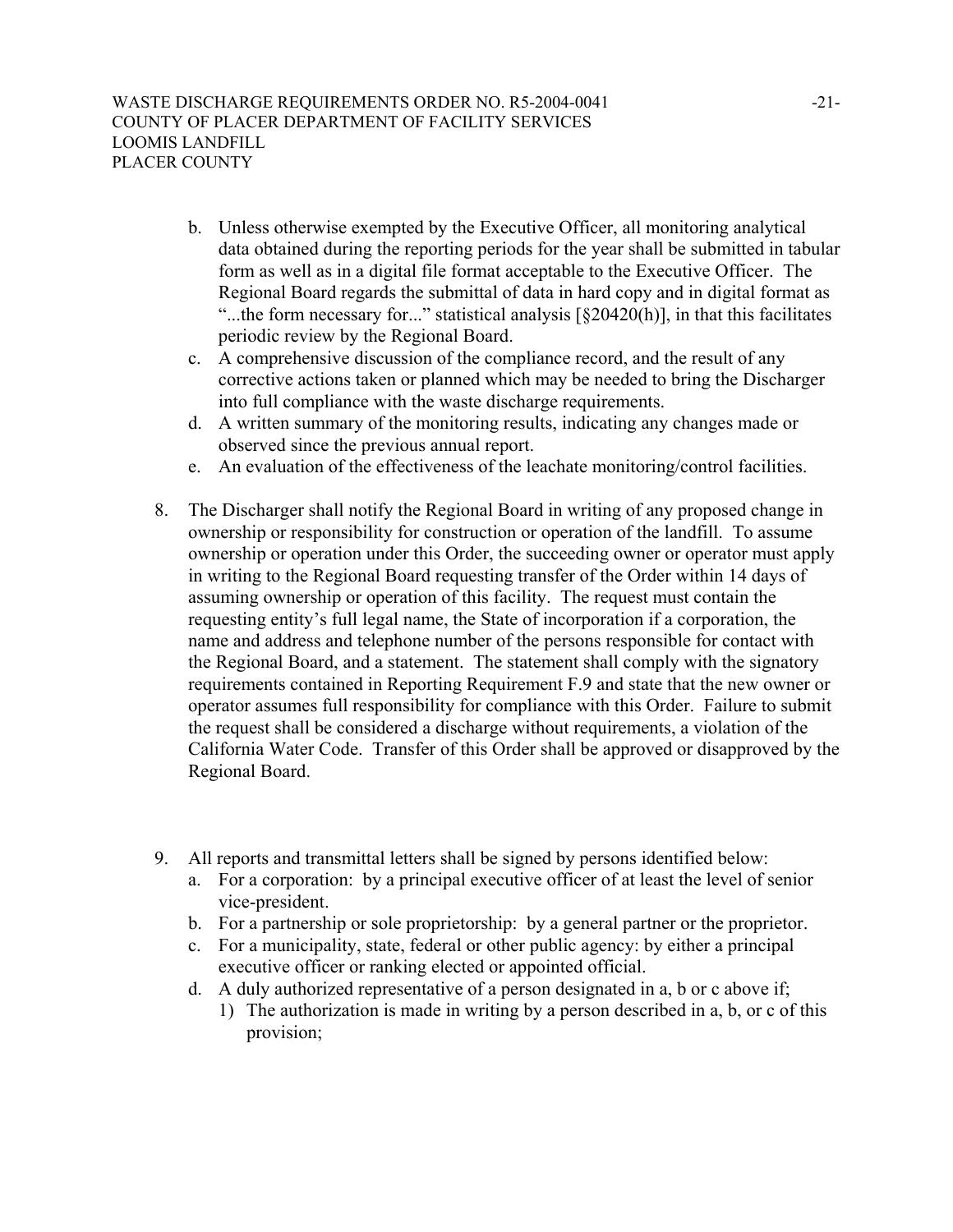- 2) The authorization specifies either an individual or a position having responsibility for the overall operation of the regulated facility or activity, such as the position of plant manager, operator of a Unit, superintendent, or position of equivalent responsibility. (A duly authorized representative may thus be either a named individual or any individual occupying a named position); and
- 3) The written authorization is submitted to the Regional Board.
- e. Any person signing a document under this Section shall make the following certification:

"I certify under penalty of law that I have personally examined and am familiar with the information submitted in this document and all attachments and that, based on my inquiry of those individuals immediately responsible for obtaining the information, I believe that the information is true, accurate, and complete. I am aware that there are significant penalties for submitting false information, including the possibility of fine and imprisonment."

## **G. PROVISIONS**

- 1. The Discharger shall maintain a copy of this Order and make it available at all times to facility operating personnel, who shall be familiar with its contents, and to regulatory agency personnel.
- 2. The Discharger shall comply with the Monitoring and Reporting Program No. R5-2004-0041, which is attached to and made part of this order. A violation of the MRP is a violation of these waste discharge requirements.
- 3. The Discharger shall comply with the *Standard Provisions and Reporting Requirements* (Standard Provisions), dated April 2000, which are hereby incorporated into this Order. The Standard Provisions contain important provisions and requirements with which the Discharger must comply. A violation of any of the Standard Provisions and Reporting Requirements is a violation of these waste discharge requirements.
- 4. The Discharger or persons employed by the Discharger shall comply with all notice and reporting requirements of the State Department of Water Resources with regard to construction, alteration, destruction, or abandonment of all monitoring wells used for compliance with this Order or with Monitoring and Reporting Program No. R5-2004-0041, as required by Section 13750 through 13755 of the California Water Code.
- 5. The Discharger shall immediately notify the Regional Board of any flooding, equipment failure, slope failure, or other change in site conditions that could impair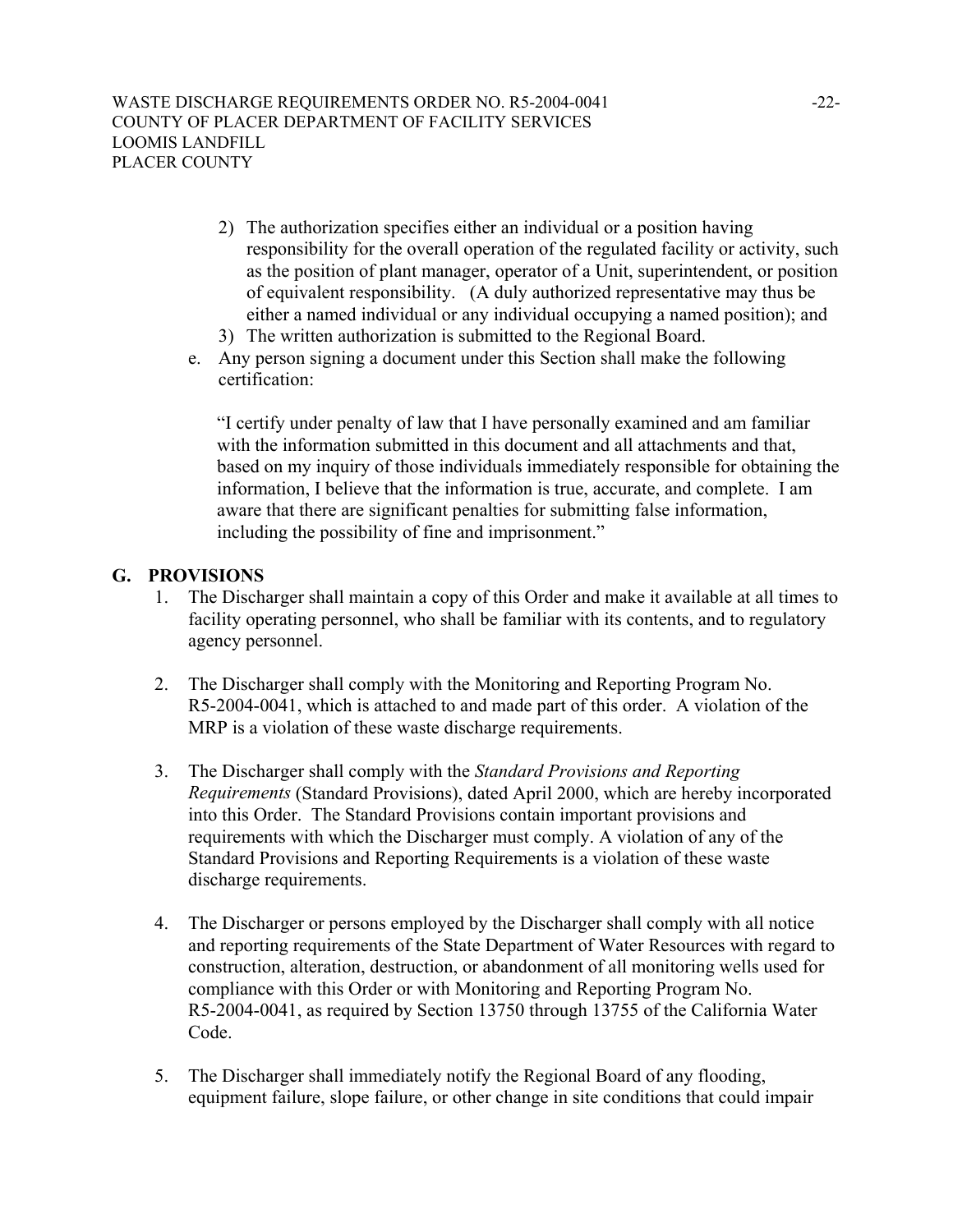the integrity of waste containment facilities or of precipitation and drainage control structures.

- 6. The Discharger shall maintain waste containment facilities, the landfill final cover, precipitation and drainage controls, monitoring wells, and shall continue to monitor ground water and surface waters per Monitoring and Reporting Program No. R5-2004-0041 throughout the post-closure maintenance period.
- 7. The post-closure maintenance period shall continue until the Regional Board verifies that remaining waste in the landfill will not threaten water quality.
- 8. The owners of the waste management facility shall have the continuing responsibility to assure protection of usable waters from discharged wastes and from gases and leachate generated by discharged wastes during the closure and post-closure maintenance period of the landfill and during subsequent use of the property for other purposes.
- 9. The Discharger shall submit semiannual corrective action progress reports in accordance with MRP No. R5-2004-0041 and Section 20430 of Title 27. Each progress report shall address the following issues:
	- a. The source of the impact.
	- b. The nature and extent of the release.
	- c. Whether the size of the plume and concentrations of constituents within have increased, decreased or have not changed.
	- d. The effectiveness of landfill closure as a corrective action.
	- e. The effectiveness of leachate/impacted groundwater extraction for source control
	- f. The need for additional corrective action measures and/or monitoring wells.

The reports shall include plans for the installation any additional monitoring wells necessary to define the extent of the release and/or monitor the progress of corrective action.

- 10. If the Discharger or Regional Board determines that the corrective action program is not adequate (i.e. does not satisfy the provisions of Section 20430), the Discharger shall, within 90 days of making the determination, or of receiving written notification from the Regional Board of such determination, submit an amended report of waste discharge (RWD) to make appropriate changes to the program. The amended RWD shall include the following:
	- a. A discussion as to why existing corrective action measures have been ineffective or insufficient.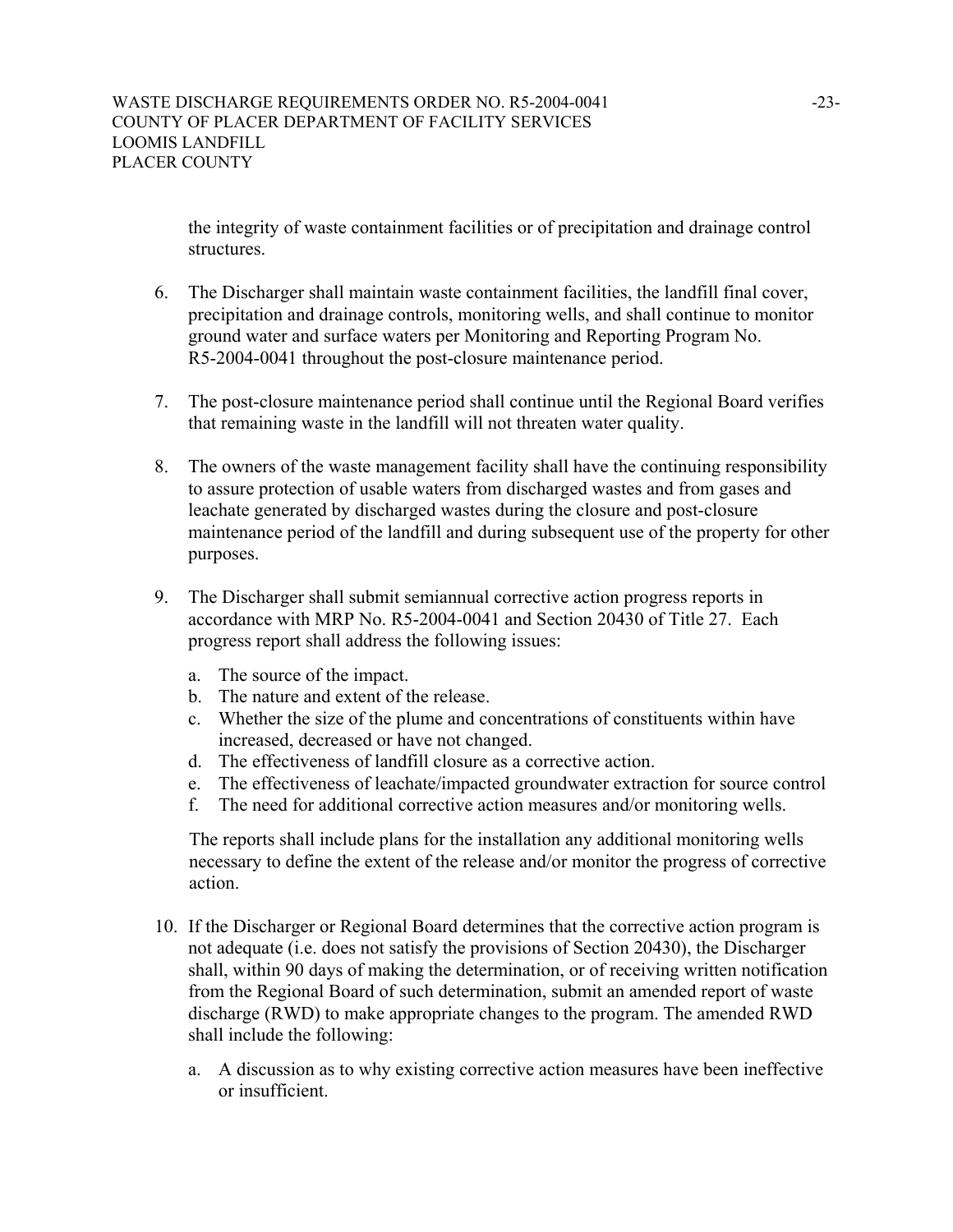- b. A revised monitoring plan if necessary to further assess the nature and extent of the release
- c. A discussion of corrective action needs and options.
- d. Proposed additional corrective action measures, as necessary, for:
	- 1) Source control,
	- 2) Adequate separation from groundwater,
	- 3) Groundwater cleanup, and/or
	- 4) Landfill gas control
- e. A plan to monitor the progress of corrective action measures consistent with the MRP
- f. Cost estimates for implementing additional corrective action, including monitoring
- g. An implementation schedule.
- 11. The Discharger shall take all reasonable steps to minimize any adverse impact to the waters of the State resulting from noncompliance with this Order. Such steps shall include accelerated or additional monitoring as necessary to determine the nature, extent, and impact of the noncompliance.
- 12. The fact that it would have been necessary to halt or reduce the permitted activity in order to maintain compliance with this Order shall not be regarded as a defense for the Discharger's violations of the Order.
- 13. The Discharger shall also notify the Regional Board of any proposed land use or closure plan changes. This notification shall be given 90 days prior to the effective date of the change and shall be accompanied by an amended Report of Waste Discharge and any technical documents that are needed to demonstrate continued compliance with these waste discharge requirements.
- 14. The Regional Board will review this Order periodically and will revise these requirements when necessary.

I, THOMAS R. PINKOS, Executive Officer, do hereby certify that the foregoing is a full, true, and correct copy of an Order adopted by the California Regional Water Quality Control Board, Central Valley Region, on 19 March 2004.

> $\mathcal{L}_\text{max}$ THOMAS R. PINKOS, Executive Officer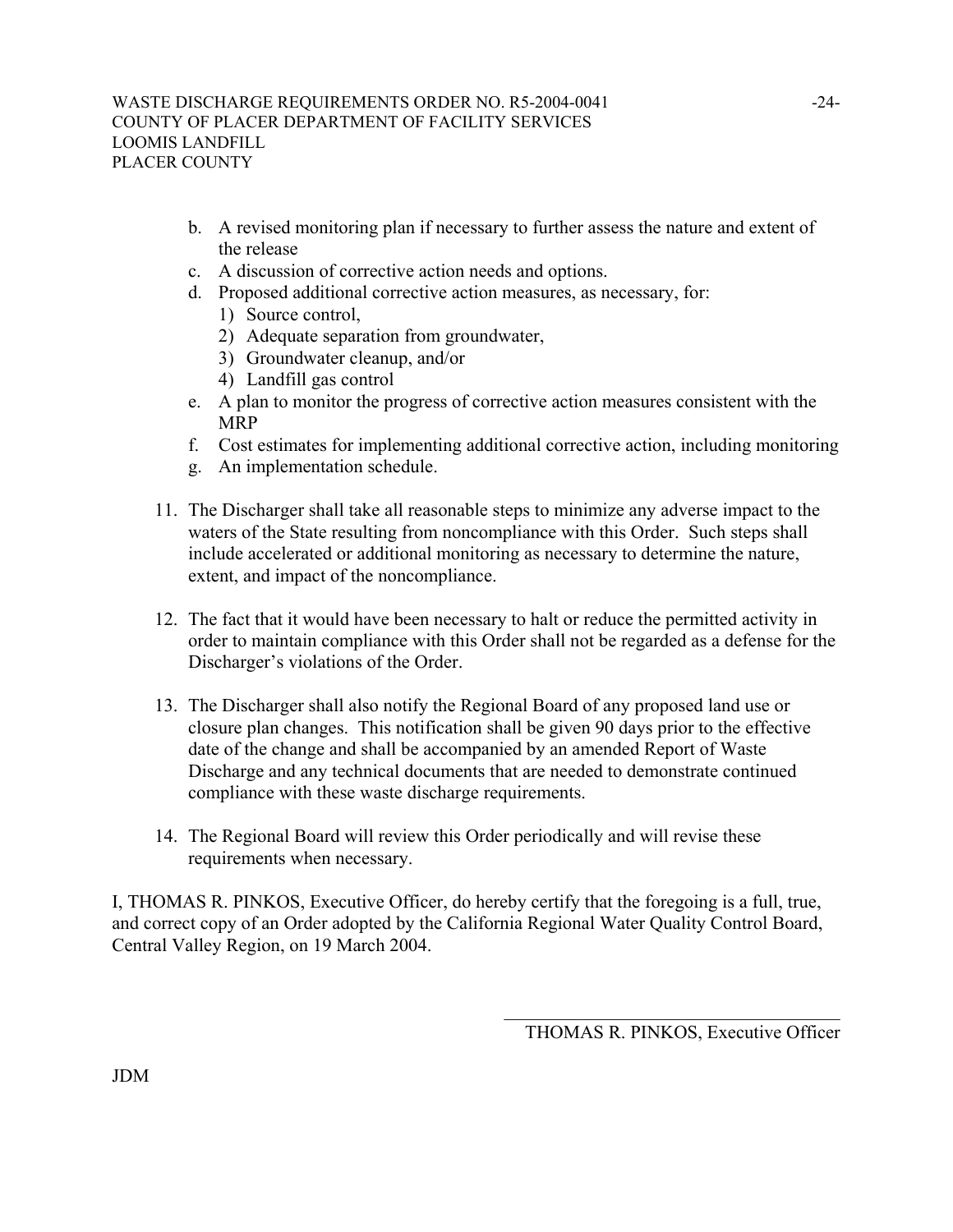## CALIFORNIA REGIONAL WATER QUALITY CONTROL BOARD CENTRAL VALLEY REGION

# MONITORING AND REPORTING PROGRAM NO. R5-2004-0041 FOR COUNTY OF PLACER DEPARTMENT OF FACILITY SERVICES LOOMIS LANDFILL CLASS III LANDFILL POST-CLOSURE MAINTENANCE AND CORRECTIVE ACTION PLACER COUNTY

The 20-acre, unlined landfill operated from 1959 to 1979, accepting household, commercial and industrial refuse. The landfill ceased accepting all but inert wastes in 1979 and was closed in 1986. A 1989 SWAT investigation revealed the presence of VOCs down gradient of the landfill, including aromatic and non-aromatic, chlorinated VOCs. Since 1989, VOCs have declined to trace levels in some down gradient wells (i.e. MW-3A) but not in others (i.e. MW-2A and MW-4A). VOCs detected at the site during the Fourth Quarter 2003 included 1,4-Dichlorobenzene (1.4  $\mu$ g/L) and Chlorobenzene (1.9  $\mu$ g/L) in MW-2A along the southwestern site perimeter, and 1,1-Dichloroethane (1.5 µg/L) in MW-4A along the northwestern site perimeter. Drinking water standards (California Primary MCL) for these VOCs are 5.0 µg/L, 70 µg/L, and 5.0 µg/L, respectively. Infrequent, sporadic concentrations of Vinyl Chloride (up to 3 µg/L) and trace concentrations of aromatic and non-aromatic have also been historically detected in wells at the site. Similar VOC concentrations have been sporadically detected in the drain sump liquid.

The Discharger shall maintain water quality monitoring systems that are appropriate for background, detection (surface water only), and corrective action monitoring, and that comply with the provisions of Title 27, California Code of Regulations (CCR), Division 2, Subdivision 1, Chapter 3, Subchapter 3.

Compliance with this Monitoring and Reporting Program, with Title 27 CCR, Section 20005, et seq. (hereafter Title 27), and with the *Standard Provisions and Reporting Requirements for Title 27 (27 CCR 20005, et seq.) and Part 258 (40 CFR 258)*, dated April 2000, is ordered by Waste Discharge Requirements (WDRs) Order No. R5-2004-0041. Failure to comply with this Program, or with the Standard Provisions and Reporting Requirements, constitutes noncompliance with the WDRs and with the California Water Code, which can result in the imposition of civil monetary liability.

| <b>SUMMARY OF MONITORING &amp; REPORTING FREQUENCIES</b> |                                                 |                     |  |
|----------------------------------------------------------|-------------------------------------------------|---------------------|--|
| <b>Section</b>                                           | <b>Reporting</b>                                | <b>Frequency</b>    |  |
| А.                                                       | Semiannual Report                               | Semiannually        |  |
|                                                          | <b>Annual Summary Report</b>                    | Annually            |  |
|                                                          | <b>Constituents of Concern Report</b>           | Every 5 years       |  |
| B.                                                       | <b>Water Quality Protection Standard Report</b> | Update as necessary |  |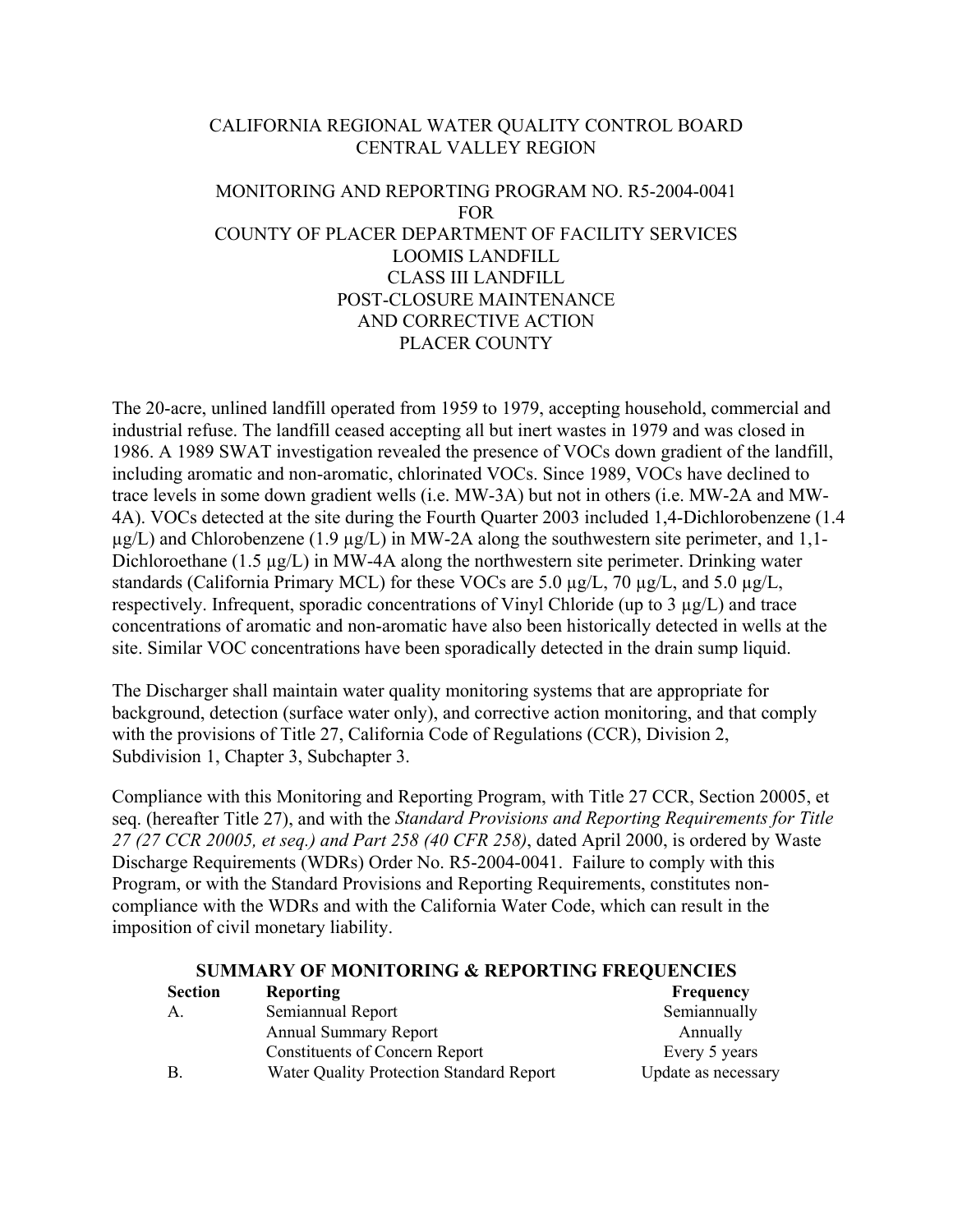#### MONITORING AND REPORTING PROGRAM NO. R5-2004-0041 -2-COUNTY OF PLACER DEPARTMENT OF FACILITY SERVICES LOOMIS LANDFILL PLACER COUNTY

| <b>Section</b> | <b>Monitoring</b>                        | Frequency                                     |
|----------------|------------------------------------------|-----------------------------------------------|
| C.             | Drain Sump Liquid                        | Semiannually                                  |
| D.             | Groundwater Monitoring:                  |                                               |
|                | Elevation                                | Quarterly                                     |
|                | Background & Corrective Action<br>2.     |                                               |
|                | Monitoring                               | Semiannually                                  |
|                | <b>Constituents of Concern</b><br>3.     | Every 5 years                                 |
| Е.             | Surface Water Monitoring (Secret Ravine) | Semiannually                                  |
| F.             | <b>Facility Monitoring:</b>              |                                               |
|                | <b>Standard Observations</b>             | Monthly                                       |
|                | Maintenance Inspections<br>2.            | Per Postclosure Maintenance Plan <sup>1</sup> |
|                | <b>After Storm Events</b><br>3           | Within 7 Days After Storm                     |
|                | Site Winterization<br>4.                 | Annual                                        |
|                |                                          |                                               |
|                |                                          |                                               |

1. Drain sump operation monitored every two weeks during wet season.

## **A. REPORTING**

## **1. Semiannual Reports**

The Discharger shall report monitoring data and information as required in this Monitoring and Reporting Program and as required under WDR Order No. R5-2004- 0041 and the Standard Provisions and Reporting Requirements (April 2000). Reports shall be submitted **semiannually**. Each semiannual monitoring report shall include the following information:

- a. A compliance evaluation summary for the monitoring period.
- b. A tabular summary of well information from the installation logs, including well name, top-of-casing elevation, total depth, depths/elevations of screened interval, aquifer or zone (i.e. uppermost), and soil type(s) over the screened interval.
- c. The results of groundwater elevation monitoring.
- d. Tabular summaries of corrective action monitoring data for each unit showing sampling dates, well, constituents, concentrations, and concentration limits. The table shall also clearly show whether new monitoring data exceedances occurred during the monitoring period (i.e. highlight or check exceedances).
- e. Plots, graphical summaries and a narrative discussion of the results of correction action monitoring, indicating constituent trends and any changes in the nature or extent of the plume, as specified in Section D.3 herein.
- f. Contaminant contour maps of representative corrective action monitoring data, showing the estimated extent of the contaminant plume.
- g. Tables of historical monitoring data for each unit showing well, sampling dates, constituents, concentrations, and concentration limits. The data shall be presented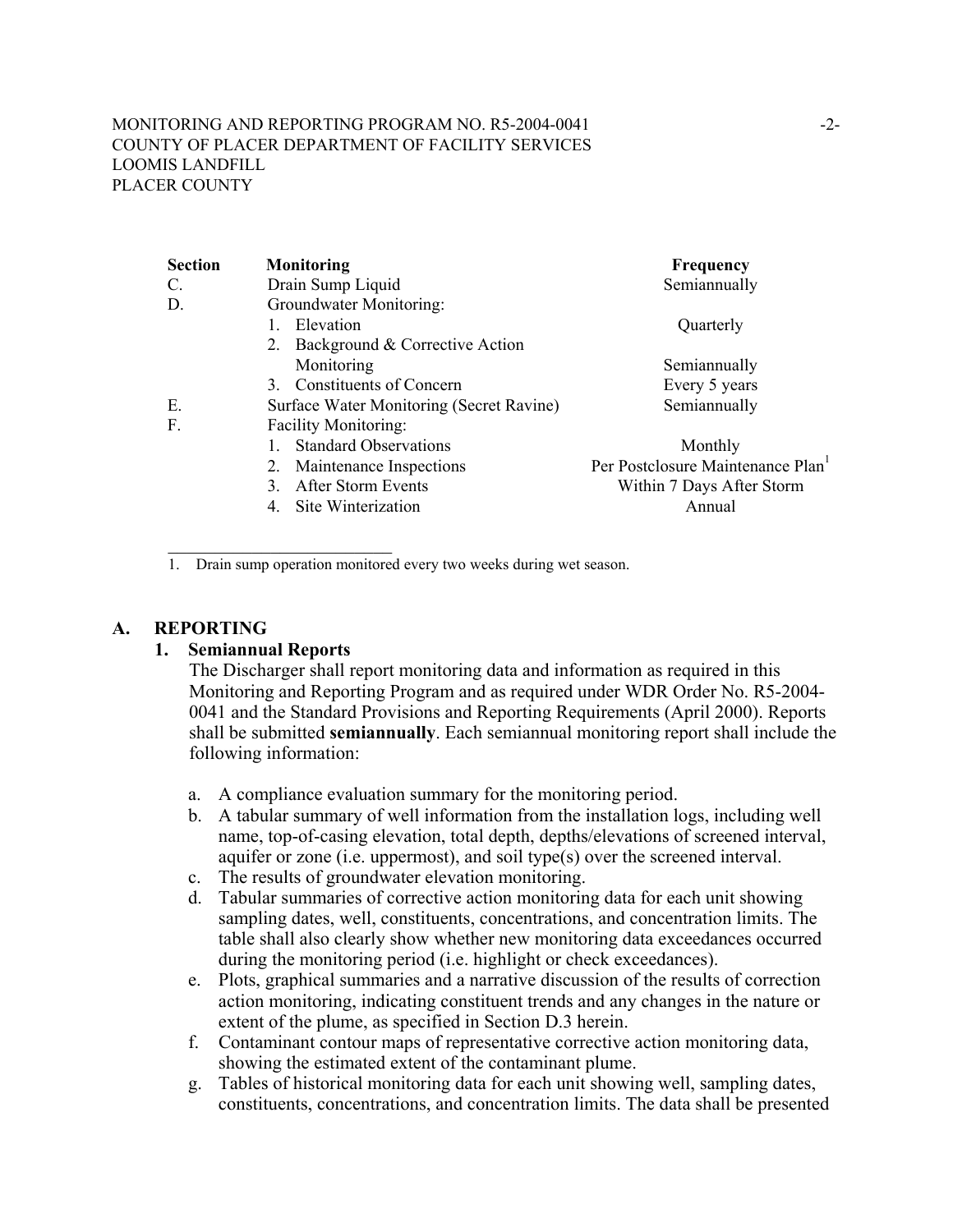so as to clearly show historical concentrations at each well.

- h. Field and laboratory tests sheets.
- i. An electronic copy of the data in a digital format acceptable to the Executive Officer.

The monitoring reports shall include an evaluation as to the effectiveness of corrective action per Section D.3.c herein. At least one semiannual monitoring report each year shall include a copy of the Sample Collection and Analysis Plan required under WDR Monitoring Specification E.6.

## **2. Annual Monitoring Summary Report**

An Annual Monitoring Summary Report (Annual Report) shall also be prepared and submitted in accordance with this section of the MRP and Reporting Requirement F.7 of the WDRs. The report shall summarize monitoring results for the prior year and include a discussion of compliance with the WDRs and the Water Quality Protection Standard. The report shall contain both tabular and graphical summaries, including time series plots of historical monitoring data (including the prior year's data) for each monitoring parameter/COC. For corrective action monitoring data, the report shall also include the following:

- a. A summary of the results of trend analysis performed on each constituent of the release during the prior year
- b. A summary of the results of water chemistry analysis of water quality data collected during the prior year, including illustrative graphs and plots (i.e. Stiff diagrams, Trilinear plots, etc).
- c. Contaminant contour maps for representative constituents (i.e. total VOCs, TDS, Chloride) constructed as part of semiannual reporting during the prior year and a discussion as to whether the size of the plume and concentrations within have increased, decreased, or remained the same since the previous monitoring year.

The Annual Report may be included in the Second Semiannual Report for each year.

Reports which do not comply with the above-required format will be **REJECTED** and the Discharger shall be deemed to be in noncompliance with the waste discharge requirements. The semiannual and annual reports shall be submitted to the Board in accordance with the following schedule for the calendar period in which samples were taken or observations made:

|                   | <b>Table A</b>                 |                 |  |
|-------------------|--------------------------------|-----------------|--|
| Report            | <b>End of Reporting Period</b> | Date Report Due |  |
| First Semiannual  | 30 June                        | 31 July         |  |
| Second Semiannual | 31 December                    | 31 January      |  |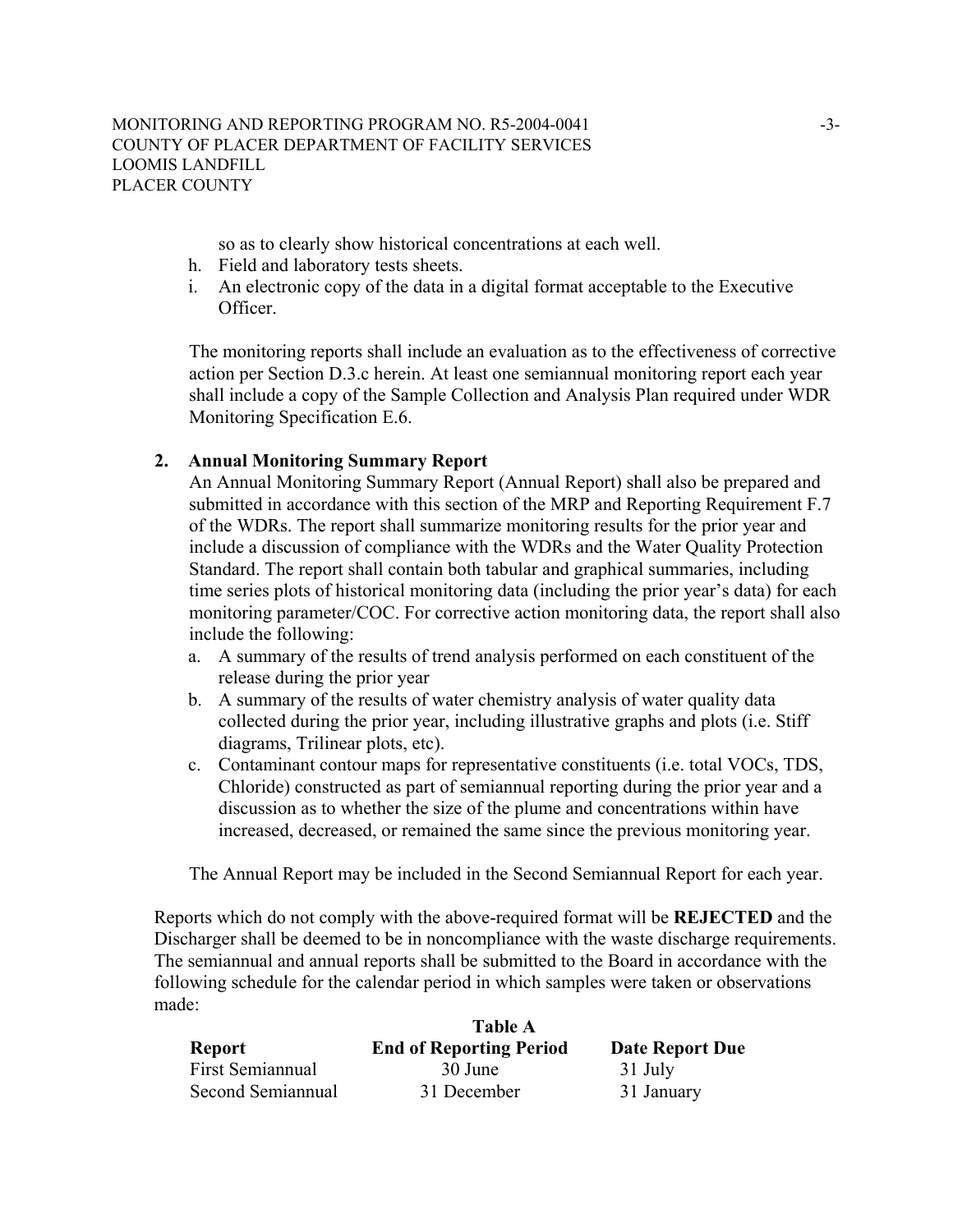| Annual Report | 31 December | 31 January |
|---------------|-------------|------------|
|---------------|-------------|------------|

#### **B. WATER QUALITY PROTECTION STANDARD (Section 20390)**

The Water Quality Protection Standard (WQPS) shall consist of all Constituents of Concern, Concentration Limits for each constituent of concern, Monitoring Points, Point of Compliance, and the Compliance Period.

## **1. Constituents of Concern (Section 20395 of Title 27)**

The constituents of concern (COCs) for the landfill shall be as listed in Attachment E and summarized in the following table: **Table P1** 

|                                   | Table B   |                           |
|-----------------------------------|-----------|---------------------------|
| <b>Constituents of Concern</b>    | Units     | <b>Test Method</b>        |
| <b>Field Parameters:</b>          |           | See Attachment E          |
| General Minerals:                 |           | See Attachment E          |
| Inorganics (dissolved)            | $\mu$ g/L | See Attachment E          |
| Volatile Organic Compounds (VOCs) | $\mu$ g/L | <b>USEPA Method 8260B</b> |
| Semi-VOCs                         | $\mu$ g/L | <b>USEPA Method 8270</b>  |
| Organochlorine Pesticides         | $\mu$ g/L | <b>USEPA Method 8081A</b> |
| Polychlorinated Biphenols (PCBs)  | $\mu$ g/L | <b>USEPA Method 8082</b>  |
| Organophosphorus Pesticides       | $\mu$ g/L | <b>USEPA Method 8141A</b> |
| <b>Chlorinated Herbicides</b>     | $\mu$ g/L | <b>USEPA Method 8151A</b> |
|                                   |           |                           |

1. Monitored every five years per Section D.3.b herein.

## **2. Concentration Limits (Section 20400)**

- a. For VOCs and other organic COCs the concentration limit shall be the MDL.
- b. For inorganic monitoring parameters and COCs for which at least 10% of the data from background samples equal or exceed their respective MDL, the concentration limit shall be determined as follows:
	- i) Using the Tolerance Limit statistical procedure applied to historical background data, updated at least annually; or
	- ii) Using an alternative statistical method approved by the Executive Officer per Monitoring Specification E.17 of the WDRs.
- c. For inorganic monitoring parameters and COCs for which less than 10% of the data from background samples equal or exceed their respective MDL, the concentration limit shall be the PQL.

#### **3. Monitoring Points (Section 20405)**

The monitoring points for groundwater and surface water monitoring respectively shall be as listed in Table D and Section E herein.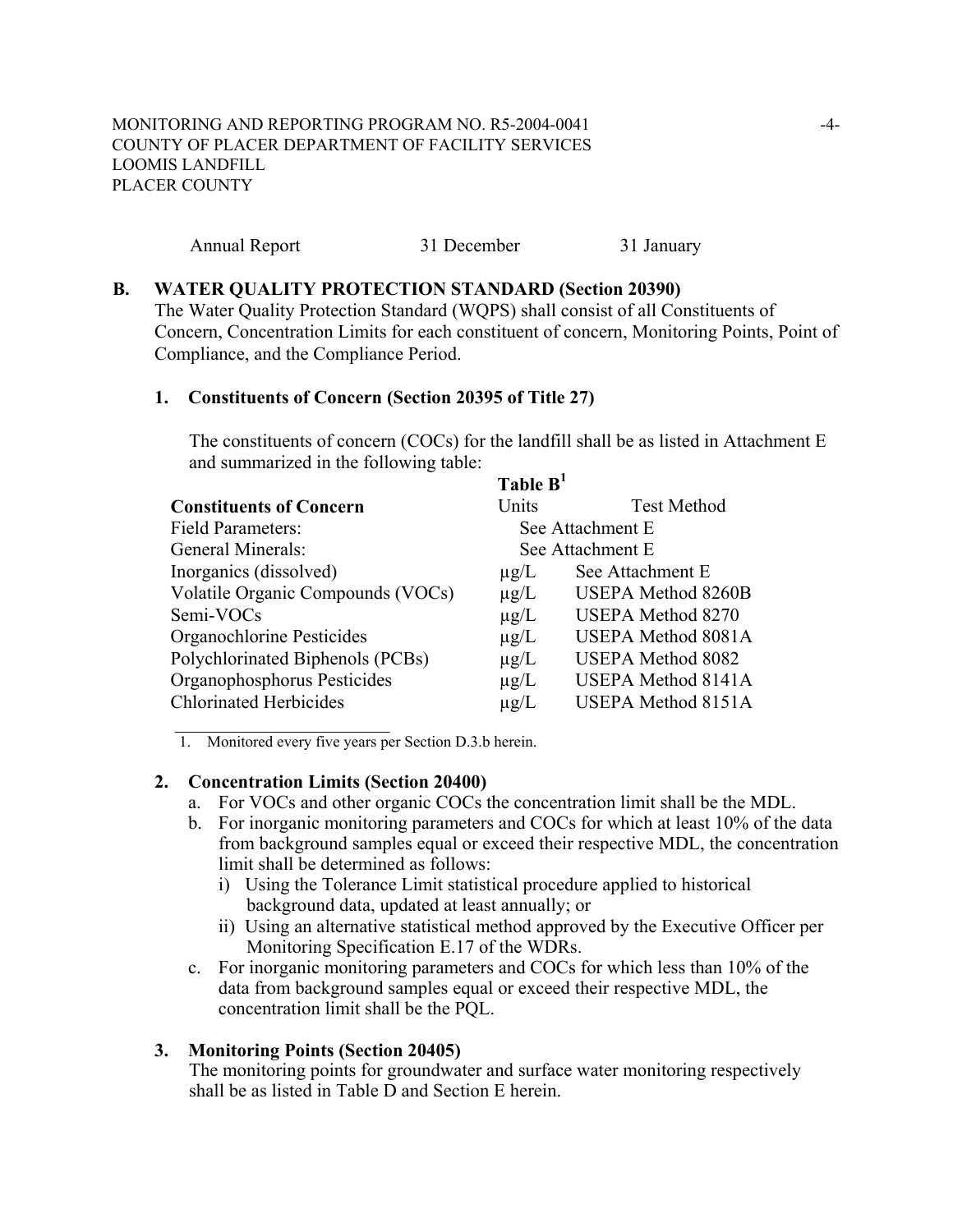MONITORING AND REPORTING PROGRAM NO. R5-2004-0041 -5-COUNTY OF PLACER DEPARTMENT OF FACILITY SERVICES LOOMIS LANDFILL PLACER COUNTY

## **4. Point of Compliance (Section 20405)**

The Point of Compliance for the water standard is a vertical surface located at the hydraulically down gradient limit of each Unit that extends through the uppermost aquifer underlying the Unit. The Point of Compliance wells for the landfill are:

Northern Perimeter – MW 4A Western Perimeter - MWs 3A and 9A Southern Perimeter – MWs 2A and 8A

## **5. Compliance Period (Section 20410)**

The compliance period for each Unit shall be the number of years equal to the active life of the Unit plus the closure period. The compliance period is the minimum period during which the Discharger shall conduct a water quality monitoring program subsequent to a release from the Unit. The compliance period shall begin anew each time the Discharger confirms a new release from the unit.

#### **C. LEACHATE AND DRAIN SUMP MONITORING**

#### **1. Leachate Seeps**

The Discharger shall also monitor the landfill **monthly** for leachate seeps as part of standard observations. Any leachate seeps observed during these inspections or at any other time shall be sampled and analyzed for the constituents of concern referenced in Table B herein. Seep reporting shall be conducted in accordance with Reporting Requirement F.6 of the WDRs. The quantity of leachate shall be estimated and reported as Leachate Flow Rate (in gallons per day).

#### **2. Drain Sump Liquid**

Drain sump liquid field parameters shall be monitored in accordance with Table C below:

|                     | <b>Table C</b> |           |  |
|---------------------|----------------|-----------|--|
| Parameter           | Units          | Frequency |  |
| Presence or absence | ---            | Monthly   |  |
| Volume pumped       | Gallons        | Monthly   |  |

Table C results shall be recorded in the field logs. Sump liquid shall also be sampled and analyzed in accordance with Table D (liquid elevation measurement not required), including five-year COC analysis. Monitoring data analysis shall include chemistry analysis by appropriate methods (i.e. ion balance, piper diagram, stiff diagram, Schoeller plot).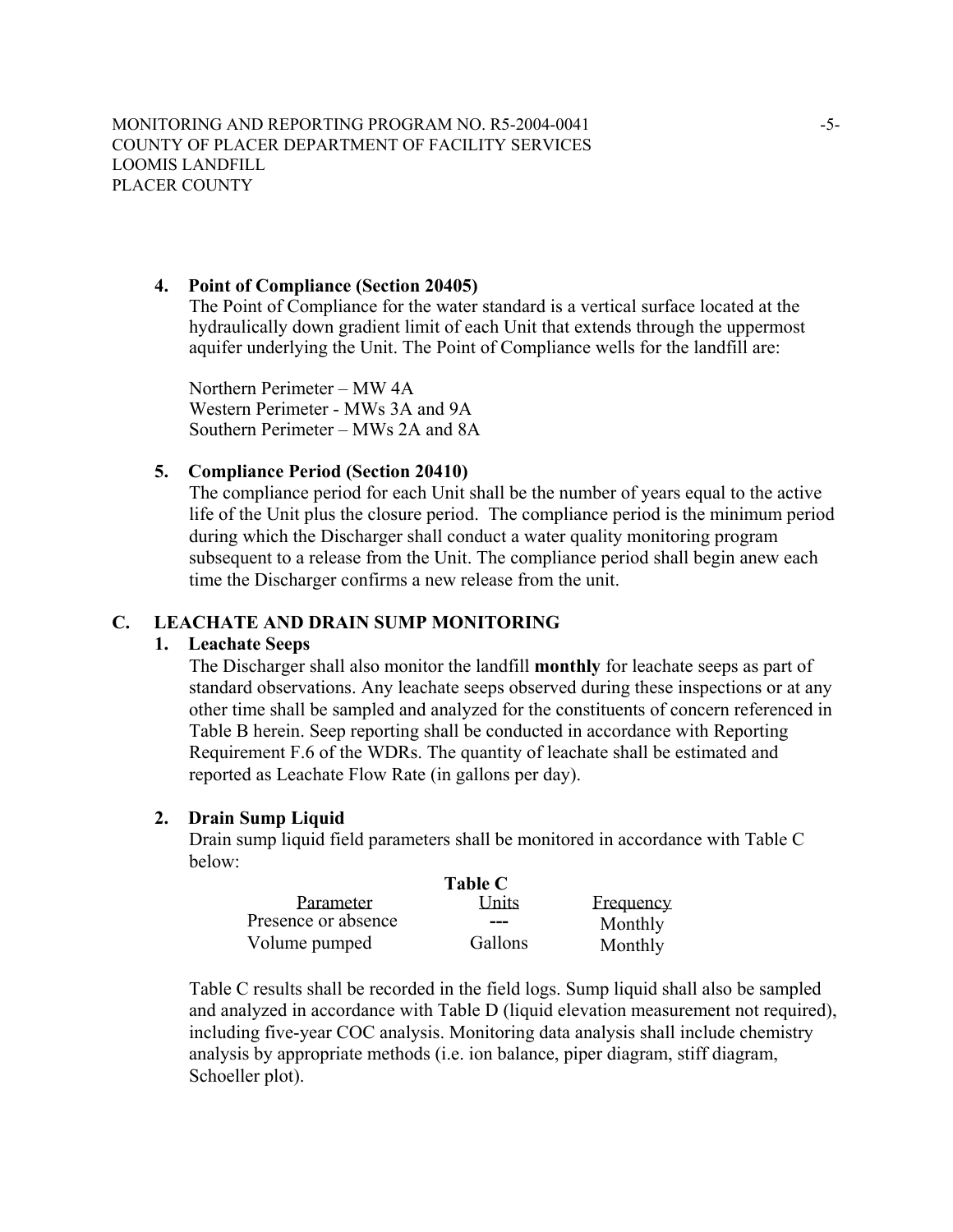The results of the above monitoring and analysis shall be included in the semiannual monitoring reports.

## **D. GROUNDWATER MONITORING**

## **1. Groundwater Elevation Monitoring (Section 20415(e)(13))**

- The groundwater surface elevation in all wells and piezometers shall be measured on a **quarterly** basis per Table D. Groundwater elevations taken prior to purging the well and sampling for Monitoring Parameters may be used to fulfill this requirement. Groundwater elevations for all upgradient and down gradient wells for a given groundwater body shall be measured within a period of time short enough to avoid temporal variations in groundwater flow which could preclude accurate determination of groundwater gradient and direction. The results of groundwater elevation monitoring shall be displayed on a water table contour map and/or groundwater flow net for the site and included in each monitoring report. The Discharger shall use the groundwater elevation monitoring data to determine the following:
- a. The groundwater flow velocity
- b. The gradient direction in the upper aquifer, and in any additional zone of saturation monitored pursuant to this MRP
- c. Times of highest and lowest elevations of the water levels in the wells
- d. Separation of groundwater from the lowest point of the unit

The results of these determinations shall be included in the semiannual reports.

## **2. Background Monitoring (Section 20415(b)(1)(A))**

The Discharger shall conduct background monitoring at appropriate locations and depths to yield ground water samples from the uppermost aquifer that represent the quality of ground water that has not been affected by a release from the units per Section 20415(b)(1)(A) of Title 27.

- a. Monitoring Locations: MWs-5A and 6A and any future wells installed for background monitoring.
- b. Monitoring Schedule: Background groundwater samples shall be collected and analyzed in accordance with Table D.
- c. Monitoring data analysis shall include developing/updating concentration limits for statistical monitoring parameters and COCs, as necessary.

## **3. Corrective Action Monitoring (Sections 20425 and 20430)**

The Discharger shall conduct corrective action monitoring for the purpose of monitoring the release to groundwater and the progress of corrective action. A sufficient number of samples shall be taken from all monitoring points to satisfy the data analysis requirements for a given Reporting Period, and shall be taken in a manner that ensures sample independence to the greatest extent feasible. Collection and analysis of samples shall be in accordance with procedures set forth in the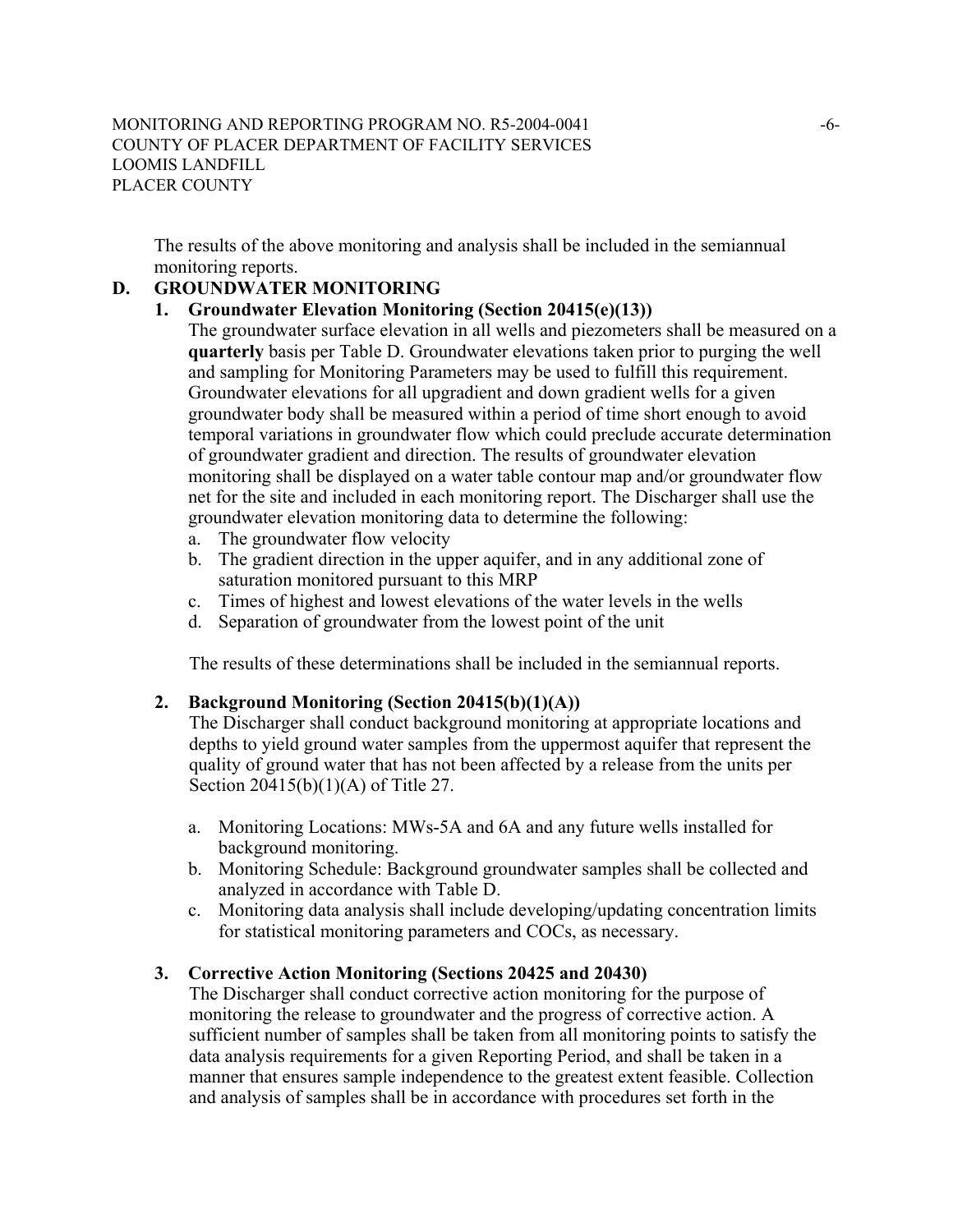Sampling and Analysis Plan required under Monitoring Specification E.6 of the WDRs.

- a. Monitoring Locations: MWs 1A, 2A, 3A, 4A, 5A, 6A, 8A, 9A, OW-2 and any future wells installed for corrective action monitoring.
- b. Monitoring Schedule: Groundwater samples shall be collected and analyzed in accordance with the following schedule:

|                                             |               | <b>Groundwater Monitoring Schedule</b> |               |           |
|---------------------------------------------|---------------|----------------------------------------|---------------|-----------|
| Parameter                                   | Units         | Frequency                              | Approach      |           |
| <b>Field Parameters</b>                     |               |                                        | Nature/Extent | Trends    |
| Elevation                                   | Feet MSL      | Quarterly                              |               |           |
| pH                                          | pH units      | Semiannually                           |               | ---       |
| Specific Conductance                        | $\mu$ Mhos/cm | Semiannually                           |               |           |
| Temperature                                 | $^{0}C$       | Semiannually                           |               |           |
| Turbidity                                   | NTU           | Semiannually                           |               |           |
| <b>Monitoring Parameters (Attachment D)</b> |               |                                        |               |           |
| <b>VOCs</b>                                 | $\mu$ g/L     | Semiannually                           | Intrawell     | Intrawell |
| Chloride                                    | mg/L          | Semiannually                           | Interwell     | Intrawell |
| <b>Bicarbonate Alkalinity</b>               | mg/L          | Semiannually                           | Interwell     | Intrawell |
| Sulfate                                     | mg/L          | Semiannually                           | Interwell     | Intrawell |
| <b>TDS</b>                                  | mg/L          | Semiannually                           | Interwell     | Intrawell |
| Chemical Oxygen                             | mg/L          | Semiannually                           | Interwell     | Intrawell |
| Demand (COD)                                |               |                                        |               |           |
| Major Anions                                | mg/L          | Annually                               | Interwell     | Intrawell |
| Major Cations                               | mg/L          | Annually                               | Interwell     | Intrawell |
| Inorganics (dissolved)                      | $\mu$ g/L     | Annually                               | Interwell     | Intrawell |
| <b>Constituents of Concern</b>              |               | Every 5 years                          | Intrawell     | Intrawell |
| (Attachment E)                              |               |                                        |               |           |

# **Table D**

Five-year COC monitoring shall be conducted by 15 November 2006 and at least every five years thereafter. COC monitoring may be limited to point of compliance wells.

- c. Monitoring data analysis shall include the following:
	- i. Nature and Extent of Release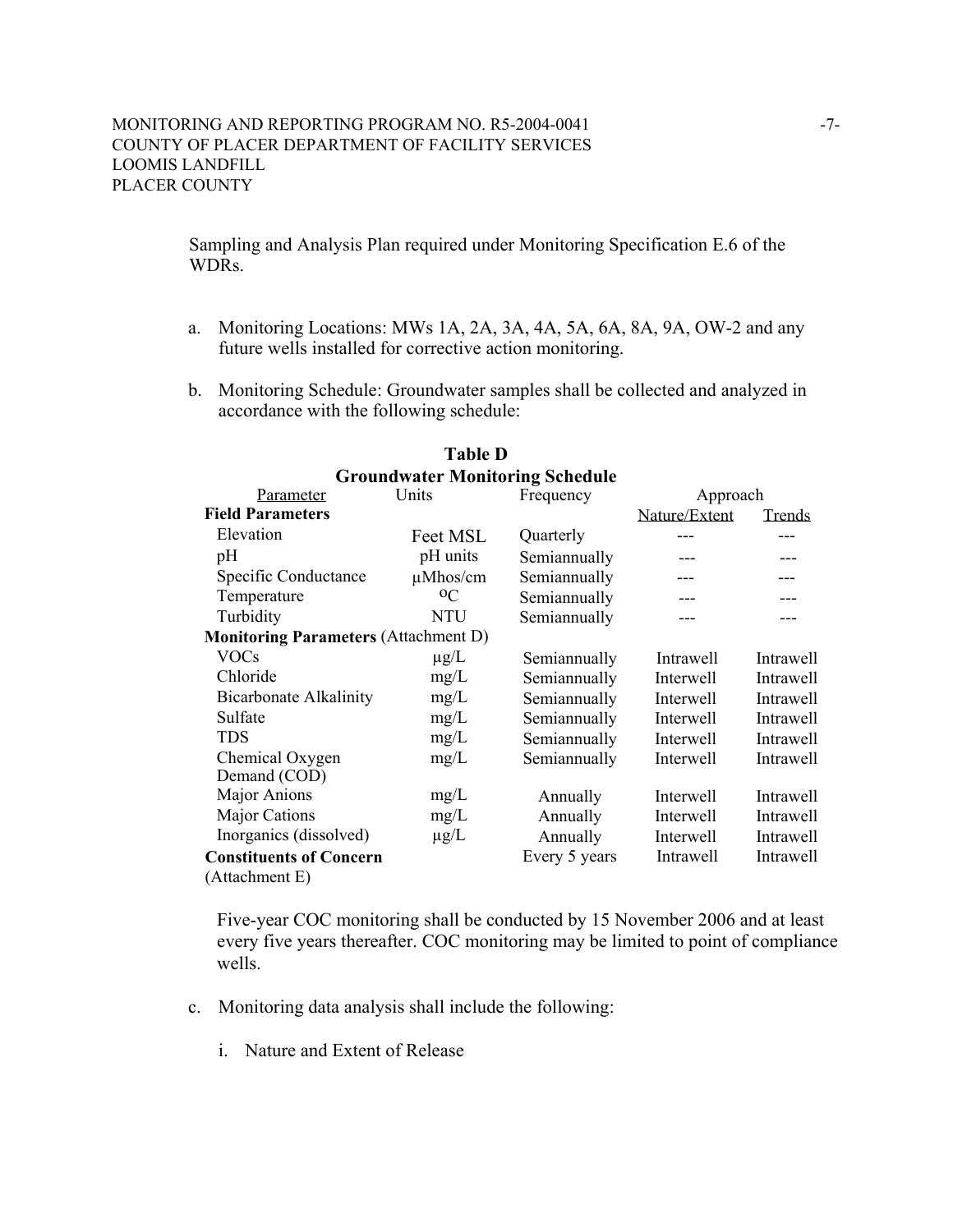#### MONITORING AND REPORTING PROGRAM NO. R5-2004-0041 COUNTY OF PLACER DEPARTMENT OF FACILITY SERVICES LOOMIS LANDFILL PLACER COUNTY

- − Interwell comparisons with the background concentration limit to identify any new release or previously undetected constituents of the existing release (retest required for these constituents)
- − Interwell/intrawell monitoring of previously-detected constituents to monitor fluctuations in the plume (tentatively indicated constituents taken as confirmed, no notification or retest required).
- − Water chemistry analysis by appropriate methods (i.e. ion balance, Piper diagram, Stiff diagram, Schoeller plot).
- − Preparation of contaminant contour maps for representative constituents of the release.
- i. Effectiveness of Corrective Action
	- Short-term analysis of indicator constituent trends (i.e. by Shewhart X-bar control charts) to ensure that corrective action systems (i.e. leachate and LFG extraction) are being operated effectively.
	- − Time series plots for representative constituents of release (Annual Report requires for all monitoring parameters and COCs).
	- − Long term trend analysis for representative constituents using appropriate statistical and/or graphical methods (i.e., Mann-Kendall analysis, control charts, time series plots).
	- − Comparison of contaminant contour maps for representative constituents of the release showing historical changes in plume size and concentrations.

The results of the above analysis, including a narrative discussion, shall be included in each semiannual monitoring report and summarized in the Annual Monitoring Summary Report, as specified under Reporting A.2, above. The semiannual monitoring reports shall also include a discussion of the progress and effectiveness of corrective action toward returning to compliance with the Water Quality Protection Standard, as specified in Section 20430(h) of Title 27. These reports shall include an evaluation of the performance and effectiveness of the landfill cover, LFG extraction system and drain sump pumping as corrective action measures.

# **E. SURFACE WATER MONITORING (Section 20415(c))**

Surface water shall be monitored at representative upstream and down stream locations in Secret Ravine for the purpose of monitoring any potential impacts resulting from hydraulic communication with groundwater.

- a. Monitoring Locations: SR-A and SR-B, as shown in Attachment B: Area Map.
- b. Monitoring Schedule: As specified in Table D, except elevation, VOC and five-year COC monitoring not required.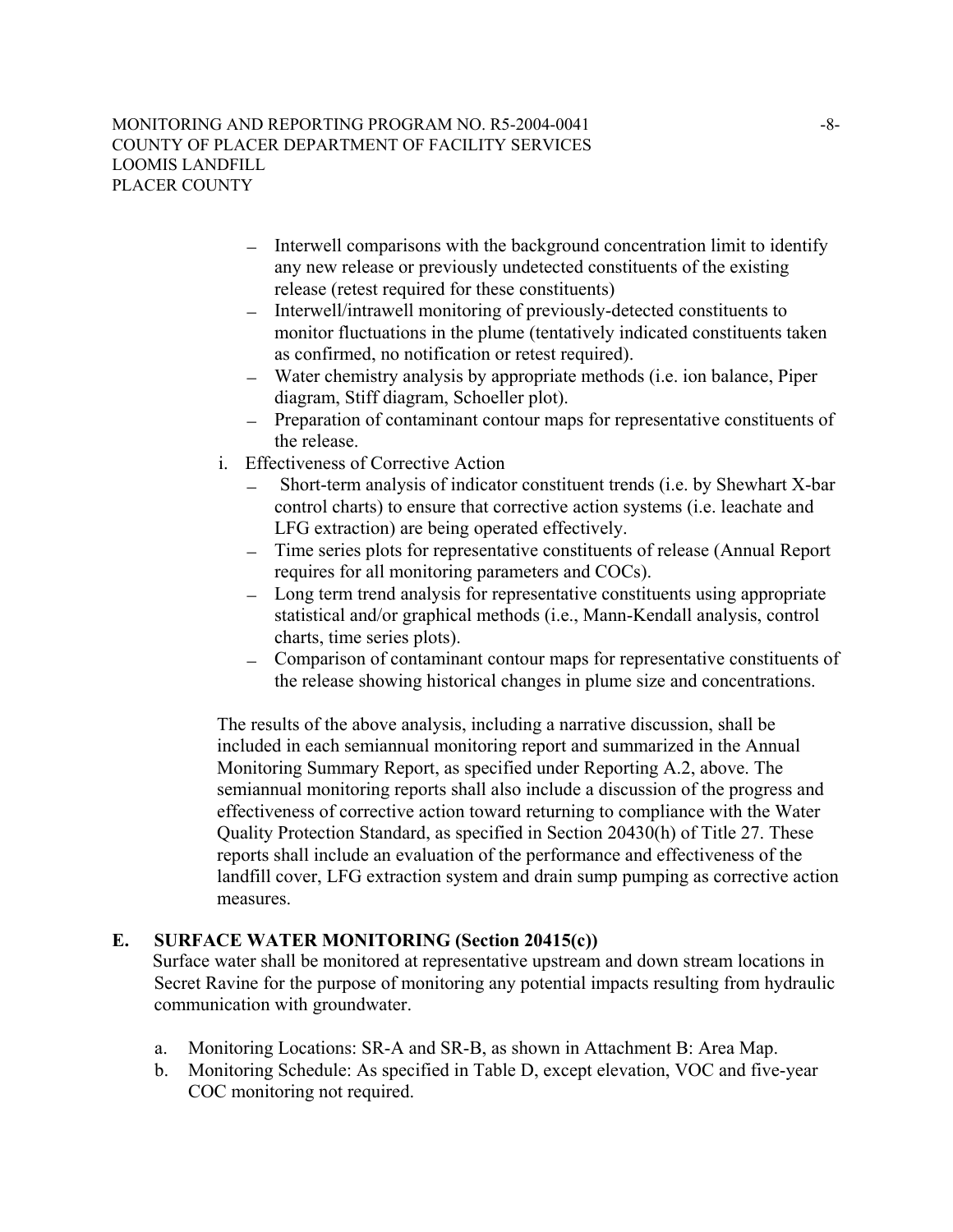## **F. FACILITY MONITORING**

#### **1. Standard Observations**

Standard Observations shall be performed **monthly** and shall include those elements identified in Reporting Requirement F.5.f of the WDRs. Each semiannual monitoring report shall include a summary and certification of completion of all Standard Observations. Field logs of standard observations shall also be included in each semiannual report.

#### **2. Regular Maintenance Inspections**

The drain sump shall be inspected at least **every two weeks** during the wet season for proper sump pump operation and any repairs or adjustments implemented within seven days. Monitoring of other landfill facilities shall be conducted in accordance with a currently approved Postclosure Maintenance Plan. The results of these inspections and any facility repairs implemented shall be included in each semiannual monitoring report.

#### **3. After Storm Events**

Within seven days following each significant storm event (i.e. one which produces 2.0 inches or more of precipitation within a 24-hour period), the Discharger shall inspect the landfill cover and precipitation and drainage facilities for damage. Areas of erosion or sedimentation observed during the inspection(s) shall be flagged and repaired within seven days of identification. If repairs cannot be completed within the sevenday time frame, the Discharger shall notify the Regional Board of such and provide a schedule for completing necessary repairs. Findings and repairs implemented as a result of these inspections shall be included in each semiannual monitoring report. If no inspection was conducted because there was no significant storm event during the semiannual period, the report shall state such fact.

#### **4. Site Winterization**

Annually, prior to the anticipated rainy season, but no later than **30 September**, the Discharger shall conduct an inspection of the facility to identify any damage to the landfill cover, grade, precipitation and drainage controls, access roads and other landfill facilities. Any necessary construction, maintenance, or repairs to these facilities shall be completed by **31 October**. The Discharger shall document the results of the winterization inspection and any repair measures implemented in the Annual Report due by **31 January** of each year.

Documentation of the results of the above inspections and any repairs implemented shall include field observations, the location of any damage observed (i.e. on a site map), photographs of the damage, and a description of any repairs implemented, including postrepair photographs.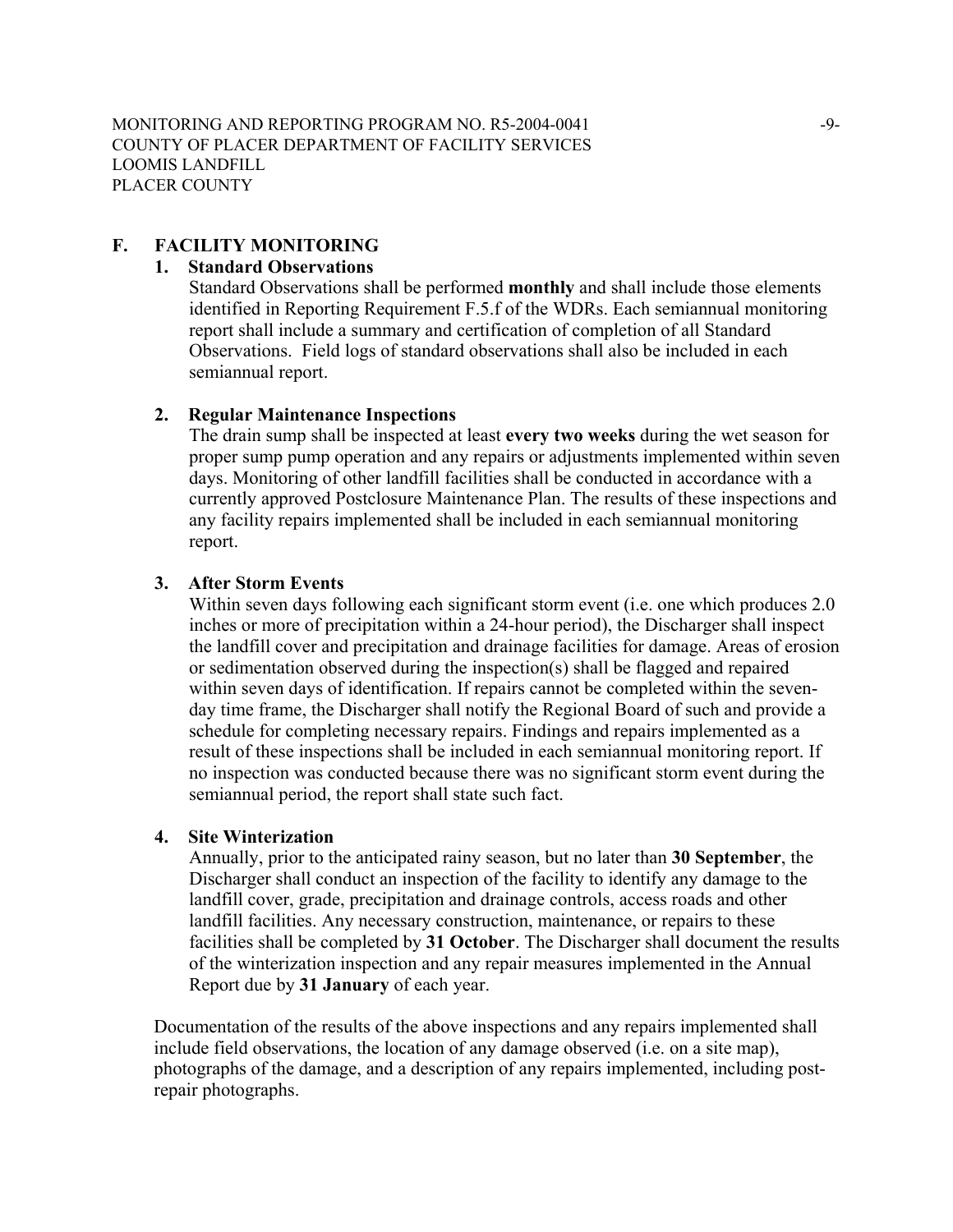#### MONITORING AND REPORTING PROGRAM NO. R5-2004-0041  $-10-$ COUNTY OF PLACER DEPARTMENT OF FACILITY SERVICES LOOMIS LANDFILL PLACER COUNTY

If the results of monitoring under Sections C through F above indicate that there is significant evidence (i.e. measurable or physical) of a release from the unit to surface water, the Discharger shall implement the applicable notification, verification, and reporting provisions of the Standard Provisions (see Section *XI Response To A Release)*.

The Discharger shall implement the above monitoring program on the effective date of this Program.

Ordered by:

THOMAS R. PINKOS, Executive Officer

19 March 2004 (Date)

**Attachments** JDM: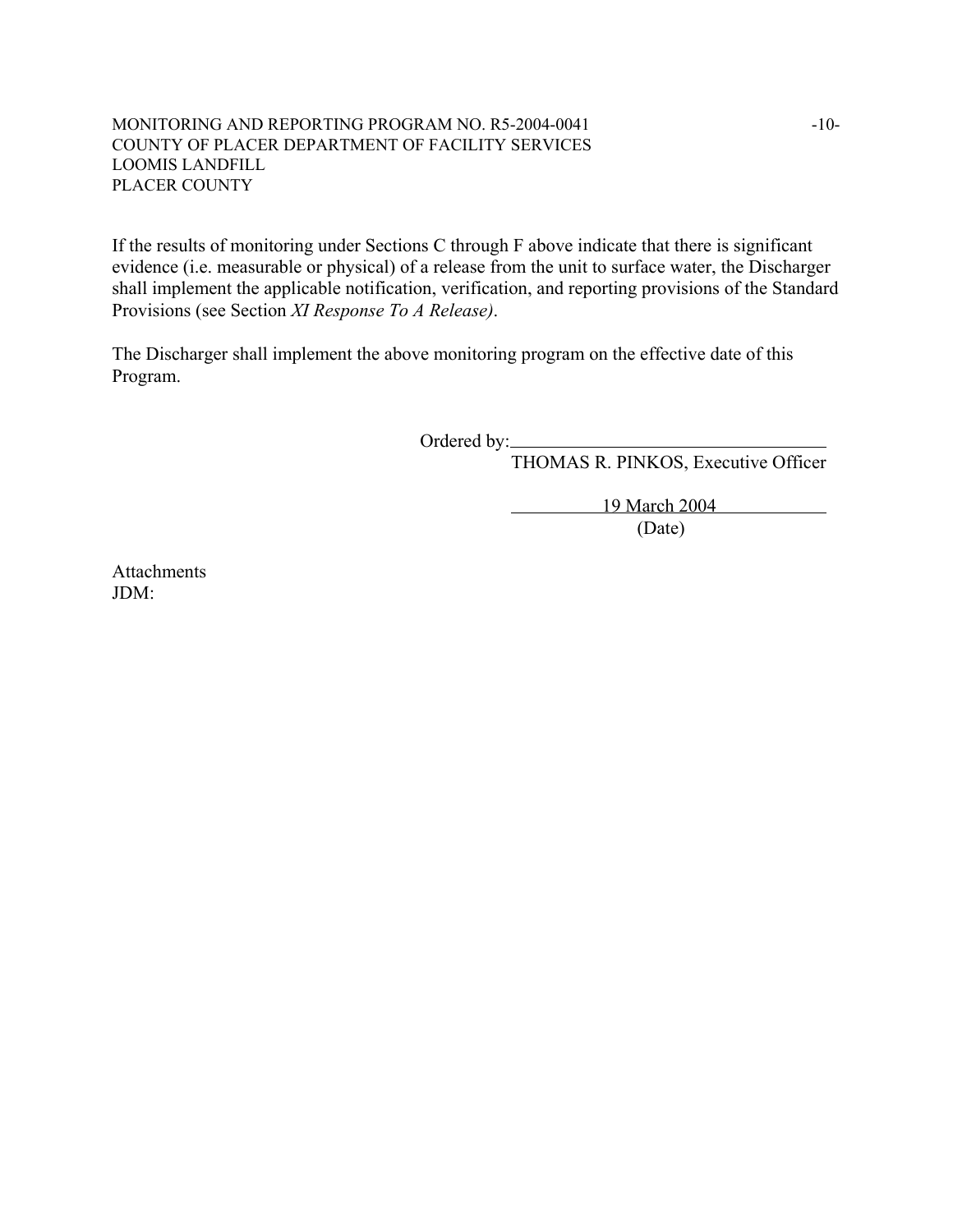# **INFORMATION SHEET**

# WDR ORDER NO. R5-2004-0041 PLACER COUNTY DEPARTMENT OF FACILITY SERVICES LOOMIS SANITARY LANDFILL PLACER COUNTY

## **Disposal History**

The Loomis landfill operated from 1959 to 1979, accepting primarily household refuse and smaller amounts (i.e. 15 to 20 percent each) of commercial and industrial refuse. Approximately 333,000 in place cubic yards (200,000 tons) of waste were disposed of at the landfill. Disposal was by the area fill method. The landfill ceased accepting all but inert wastes in 1979 and was closed with a clay cover in 1986. No vegetative cover layer was installed in 1986. The base elevation of wastes ranges from about 365 to 380 feet MSL in the southwest and northwest corners of the landfill, while the lowest known elevation of waste in the interior of the landfill is about 369 feet MSL, based on logging information from gas wells. The highest elevation of wastes is about 390 feet MSL in the northeastern part of the landfill. The maximum known depth of waste is about 16 feet.

#### **Unit Classification**

The landfill is an unlined, Class III unit under Title 27. The landfill is also an existing, inactive unit under Section 20080(g) because it ceased accepting wastes prior to 27 November 1984.

#### **Geology**

The site is underlain by weathered granitic rocks consisting of quartz diorite (Penryn Diorite), recent alluvium and unconsolidated terrace deposits. Soils primarily consist of sandy loam, silty sand and sandy gravel. Soil thickness is between 15 and 60 inches.

#### **Groundwater**

The uppermost aquifer occurs in the weathered bedrock beneath the site at average depths ranging from 9 feet bgs in the wet season to 14 feet bgs in the dry season. Groundwater elevations during the wet season range from about 365 feet MSL down gradient to about 385 feet MSL upgradient. Groundwater flow is generally westerly but is diverted to the northwest and southwest around low permeability bedrock in the area of MW-9. The primary gradient, prevalent over most of the northern part of the site, ranges from about 0.021 to 0.026 ft/ft to the northwest. The secondary gradient, prevalent over the southern half and the northeast corner of the site, ranges from about 0.013 to 0.018 ft/ft to the southwest. The results of draw down testing of well MW-7A along the northwestern perimeter of the site indicate a shallow aquifer hydraulic conductivity of approximately  $1.3 \times 10^{-3}$  cm/sec.

A 1989 SWAT investigation conducted after landfill closure revealed the presence of VOCs down gradient of the landfill, including aromatic and non-aromatic, chlorinated VOCs. Since 1989, VOCs have declined to trace levels in some down gradient wells (i.e. MW-3A) but not in others (i.e. MW-2A and MW-4A). VOCs detected at the site during the Fourth Quarter 2003 included 1.4-Dichlorobenzene (1.4  $\mu$ g/L) and Chlorobenzene (1.9  $\mu$ g/L) in MW-2A along the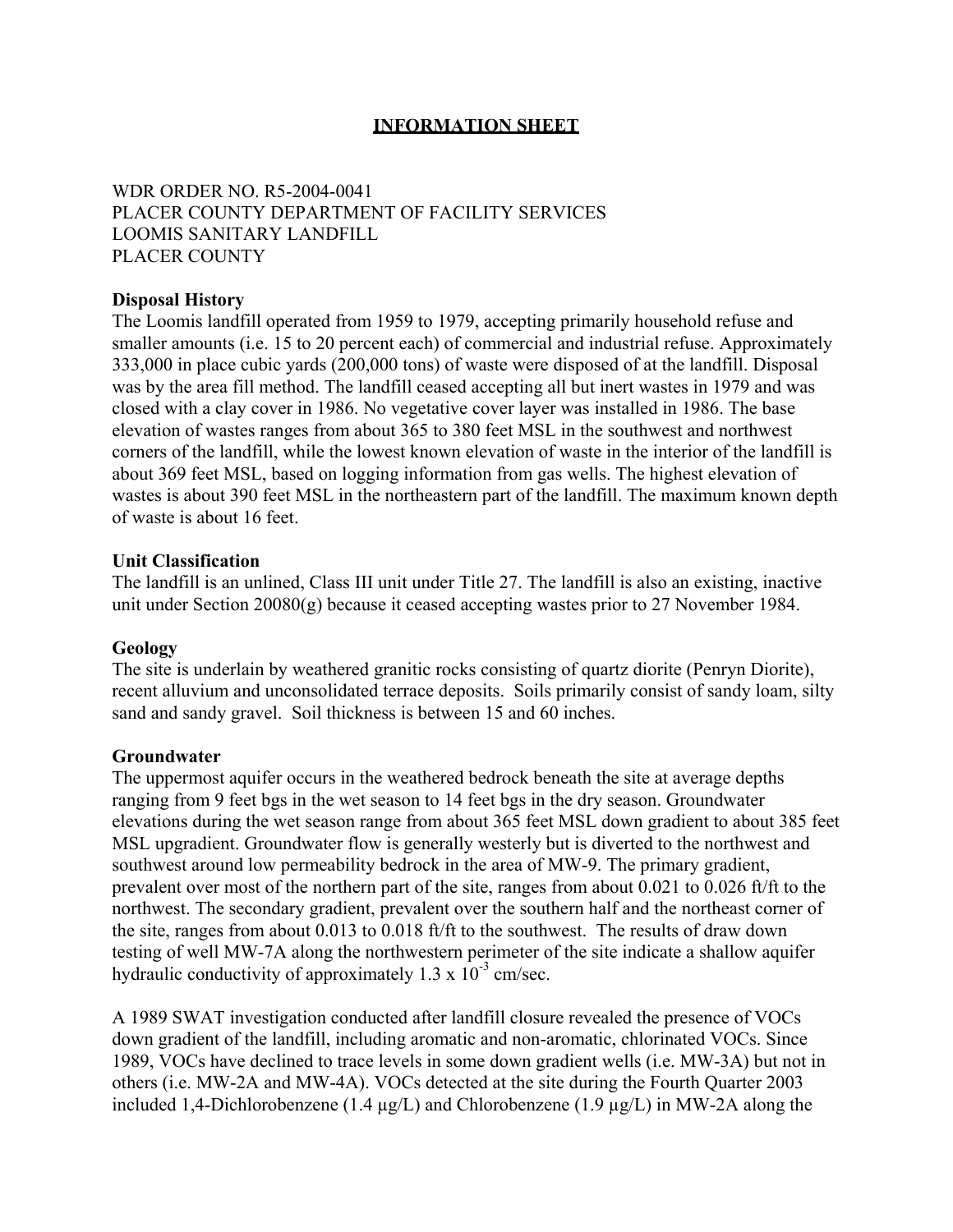## INFORMATION SHEET NO. R5-2004-0041 - 2 -PLACER COUNTY DEPARTMENT OF FACILITY SERVICES LOOMIS SANITARY LANDFILL PLACER COUNTY

southwestern site perimeter, and 1,1-Dichloroethane (1.5  $\mu$ g/L) in MW-4A along the northwestern site perimeter. Drinking water standards (California Primary MCL) for these VOCs are 5.0 µg/L, 70 µg/L, and 5.0 µg/L, respectively. Infrequent, sporadic concentrations of Vinyl Chloride (up to 3 µg/L) and trace concentrations of aromatic and non-aromatic VOCs have also been historically detected in wells at the site. Similar VOC concentrations have been sporadically detected in the drain sump liquid. Elevated concentrations of general minerals, including Bicarbonate (1,200 mg/L), Chloride (350 mg/L), Sulfate (350 mg/L) and Total Dissolved Solids (TDS, 2,000 mg/L) have also been detected in the groundwater at the site.

#### **Drain Sump**

A french drain plumbed to a collection sump was installed along a portion of the southwestern perimeter of the landfill sometime after the landfill became inactive in 1979 (but prior to landfill closure in 1986). The exact length and location of the drain was not documented but it is estimated that it is about six feet deep and extends approximately 50 feet west of the sump to a point near MW-2A and approximately 250 feet east of the sump to a point near MW-2. The sump includes a dedicated, automatic pump which pumps collected liquid via a pipeline over the landfill cover to storage tanks on the northwest side of the site. There are six storage tanks each with a capacity of about 1,800 gallons. The tanks are serviced by pump trucks, which dispose of the wastewater offsite in a sanitary sewer manhole. Groundwater elevation data indicates that seasonal high groundwater comes into contact with landfills wastes in the southwestern part of the landfill where it enters the unlined sump.

#### **Corrective Action**

Previous WDR Order No. 94-079 required that the Discharger develop and implement an Engineering Feasibility Study/Corrective Action Program and a Final Closure/Postclosure Maintenance Plan to address groundwater impacts and the need to reduce infiltration into the landfill. The Discharger subsequently submitted an October 1994 *Corrective Action and Final Closure/PostClosure Maintenance Plan* (CAP/FCP) which proposed:

- a. Scarification and re-compaction of the existing soil cover (upper six inches only);
- b. Repair of damaged areas of cover, including erosion gullies, cracks, and deep-rooted vegetation;
- c. Re-grading the cover for drainage;
- d. Placement of a one-foot vegetative cover layer over the cover and hydroseeding;
- e. Installation of precipitation and drainage facilities; and
- f. Installation of landfill gas (LFG) extraction and collection facilities.

The cover improvements, drainage facilities and LFG extraction system were completed in 1998. The 1994 CAP/FCP also proposed that the drain sump continue to be pumped to remove both leachate and any impacted, infiltrated groundwater. Since 1998 the average volume of liquid removed from the sump has declined from about 240,000 to 80,000 gallons per year. Since the